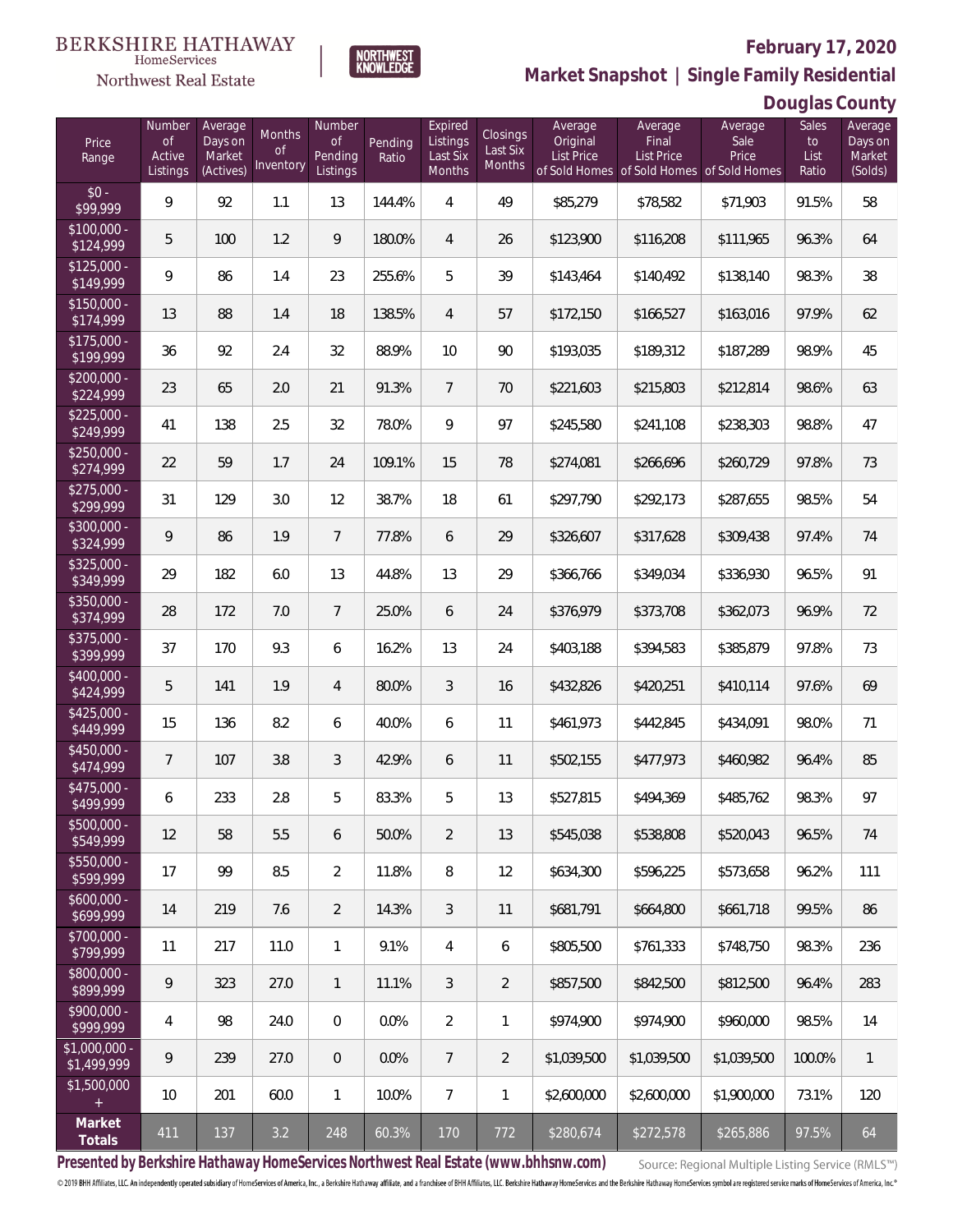

### **February 17, 2020**

**Market Snapshot | Single Family Residential**

**NE Roseburg**

| Price<br>Range                            | Number<br><b>of</b><br>Active<br>Listings | Average<br>Days on<br>Market<br>(Actives) | Months<br>Οf<br>Inventory | Number<br><b>of</b><br>Pending<br>Listings | Pending<br>Ratio | Expired<br>Listings<br>Last Six<br>Months | <b>Closings</b><br>Last Six<br>Months | Average<br>Original<br>List Price | Average<br>Final<br>List Price<br>of Sold Homes of Sold Homes of Sold Homes | Average<br>Sale<br>Price | Sales<br>to<br>List<br>Ratio | Average<br>Days on<br>Market<br>(Solds) |
|-------------------------------------------|-------------------------------------------|-------------------------------------------|---------------------------|--------------------------------------------|------------------|-------------------------------------------|---------------------------------------|-----------------------------------|-----------------------------------------------------------------------------|--------------------------|------------------------------|-----------------------------------------|
| $$0 -$<br>$\sqrt{$99.999}$                | $\mathbf{1}$                              | 14                                        | 1.2                       | $\mathbf{1}$                               | 100.0%           | 1                                         | 5                                     | \$64,100                          | \$58,500                                                                    | \$60,600                 | 103.6%                       | 63                                      |
| $$100,000 -$<br>\$124,999                 | 1                                         | 238                                       | N/A                       | $\mathbf{1}$                               | 100.0%           | $\mathbf{1}$                              | $\overline{0}$                        | N/A                               | N/A                                                                         | N/A                      | N/A                          | N/A                                     |
| $$125,000 -$<br>\$149,999                 | $\overline{0}$                            | N/A                                       | 0.0                       | $\overline{4}$                             | N/A              | $\overline{2}$                            | 5                                     | \$137,400                         | \$137,400                                                                   | \$133,820                | 97.4%                        | 46                                      |
| $$150,000 -$<br>\$174,999                 | $\overline{2}$                            | 37                                        | 1.2                       | $\mathbf{1}$                               | 50.0%            | $\overline{0}$                            | 10                                    | \$168,660                         | \$165,160                                                                   | \$166,400                | 100.8%                       | 19                                      |
| $$175,000 -$<br>\$199,999                 | 3                                         | 45                                        | 2.3                       | $\mathbf{1}$                               | 33.3%            | $\mathbf{1}$                              | 8                                     | \$189,263                         | \$186,138                                                                   | \$185,700                | 99.8%                        | 40                                      |
| $$200,000 -$<br>\$224,999                 | 5                                         | 42                                        | 6.0                       | 3                                          | 60.0%            | $\mathbf{0}$                              | 5                                     | \$225,560                         | \$218,760                                                                   | \$217,780                | 99.6%                        | 47                                      |
| $$225,000 -$<br>\$249,999                 | 3                                         | 531                                       | 2.0                       | 3                                          | 100.0%           | $\mathbf{1}$                              | 9                                     | \$249,089                         | \$240,800                                                                   | \$236,567                | 98.2%                        | 77                                      |
| $$250,000 -$<br>\$274,999                 | $\overline{2}$                            | 66                                        | 2.4                       | $\overline{2}$                             | 100.0%           | $\mathbf{1}$                              | 5                                     | \$278,380                         | \$270,380                                                                   | \$261,000                | 96.5%                        | 77                                      |
| $$275,000 -$<br>\$299,999                 | 3                                         | 23                                        | 3.0                       | 3                                          | 100.0%           | $\overline{0}$                            | 6                                     | \$298,467                         | \$295,950                                                                   | \$289,800                | 97.9%                        | 29                                      |
| \$300,000 -<br>\$324,999                  | $\overline{0}$                            | N/A                                       | 0.0                       | $\mathbf{1}$                               | N/A              | $\mathbf{1}$                              | 3                                     | \$320,633                         | \$314,967                                                                   | \$310,133                | 98.5%                        | 28                                      |
| \$325,000 -<br>\$349,999                  | 6                                         | 282                                       | 6.0                       | $\mathbf{1}$                               | 16.7%            | $\overline{0}$                            | 6                                     | \$359,567                         | \$342,217                                                                   | \$336,417                | 98.3%                        | 94                                      |
| $$350,000 -$<br>\$374,999                 | $\overline{2}$                            | 236                                       | 4.0                       | $\mathbf{1}$                               | 50.0%            | 2                                         | 3                                     | \$382,633                         | \$372,633                                                                   | \$368,947                | 99.0%                        | 30                                      |
| $$375,000 -$<br>\$399,999                 | 4                                         | 228                                       | 12.0                      | $\overline{0}$                             | 0.0%             | $\overline{0}$                            | $\overline{2}$                        | \$384,450                         | \$384,450                                                                   | \$379,500                | 98.7%                        | 27                                      |
| \$400,000 -<br>\$424,999                  | 1                                         | 10                                        | 1.2                       | $\overline{0}$                             | 0.0%             | $\overline{0}$                            | 5                                     | \$442,560                         | \$426,300                                                                   | \$411,400                | 96.5%                        | 113                                     |
| $$425,000 -$<br>\$449,999                 | 5                                         | 33                                        | 15.0                      | $\overline{0}$                             | 0.0%             | $\overline{0}$                            | $\overline{2}$                        | \$439,950                         | \$439,950                                                                   | \$429,000                | 97.5%                        | 59                                      |
| $$450,000 -$<br>\$474,999                 | $\overline{0}$                            | N/A                                       | 0.0                       | $\mathbf{1}$                               | N/A              | $\overline{0}$                            | 3                                     | \$488,967                         | \$472,967                                                                   | \$462,133                | 97.7%                        | 50                                      |
| $$475,000 -$<br>\$499,999                 | $\boldsymbol{0}$                          | N/A                                       | N/A                       | 0                                          | N/A              | $\overline{0}$                            | 0                                     | N/A                               | N/A                                                                         | N/A                      | N/A                          | N/A                                     |
| $$500,000 -$<br>\$549,999                 | $\overline{2}$                            | 16                                        | N/A                       | $\mathbf{1}$                               | 50.0%            | $\theta$                                  | 0                                     | N/A                               | N/A                                                                         | N/A                      | N/A                          | N/A                                     |
| $$550,000 -$<br>\$599,999                 | 1                                         | 69                                        | 2.0                       | $\overline{0}$                             | 0.0%             | $\overline{0}$                            | 3                                     | \$613,300                         | \$590,967                                                                   | \$573,300                | 97.0%                        | 170                                     |
| $$600,000 -$<br>\$699,999                 | $\mathbf 0$                               | N/A                                       | 0.0                       | $\overline{0}$                             | N/A              | $\theta$                                  | $\mathbf{1}$                          | \$775,000                         | \$699,000                                                                   | \$694,000                | 99.3%                        | 220                                     |
| \$700,000 -<br>\$799,999                  | 0                                         | N/A                                       | N/A                       | $\overline{0}$                             | N/A              | $\mathbf 0$                               | $\mathbf 0$                           | N/A                               | N/A                                                                         | N/A                      | N/A                          | N/A                                     |
| \$800,000 -<br>\$899,999                  | $\overline{2}$                            | 235                                       | N/A                       | $\overline{0}$                             | 0.0%             | $\overline{0}$                            | $\mathbf 0$                           | N/A                               | N/A                                                                         | N/A                      | N/A                          | N/A                                     |
| \$900,000 -<br>\$999,999                  | $\boldsymbol{0}$                          | N/A                                       | N/A                       | $\mathbf 0$                                | N/A              | $\mathbf 0$                               | $\mathbf 0$                           | N/A                               | N/A                                                                         | N/A                      | N/A                          | N/A                                     |
| $$1,000,000 -$<br>$\overline{$1,499,999}$ | $\overline{2}$                            | 263                                       | N/A                       | $\overline{0}$                             | 0.0%             | $\overline{0}$                            | $\mathbf 0$                           | N/A                               | N/A                                                                         | N/A                      | N/A                          | N/A                                     |
| \$1,500,000<br>$+$                        | 0                                         | N/A                                       | N/A                       | $\mathbf 0$                                | N/A              | $\mathbf 0$                               | $\mathbf 0$                           | N/A                               | N/A                                                                         | N/A                      | N/A                          | N/A                                     |
| Market<br>Totals                          | 45                                        | 151                                       | 3.3                       | 24                                         | 53.3%            | $10$                                      | 81                                    | \$283,594                         | \$275,259                                                                   | \$270,538                | 98.3%                        | 60                                      |

**NORTHWEST**<br>KNOWLEDGE

**Presented by Berkshire Hathaway HomeServices Northwest Real Estate (www.bhhsnw.com)**

Source: Regional Multiple Listing Service (RMLS™)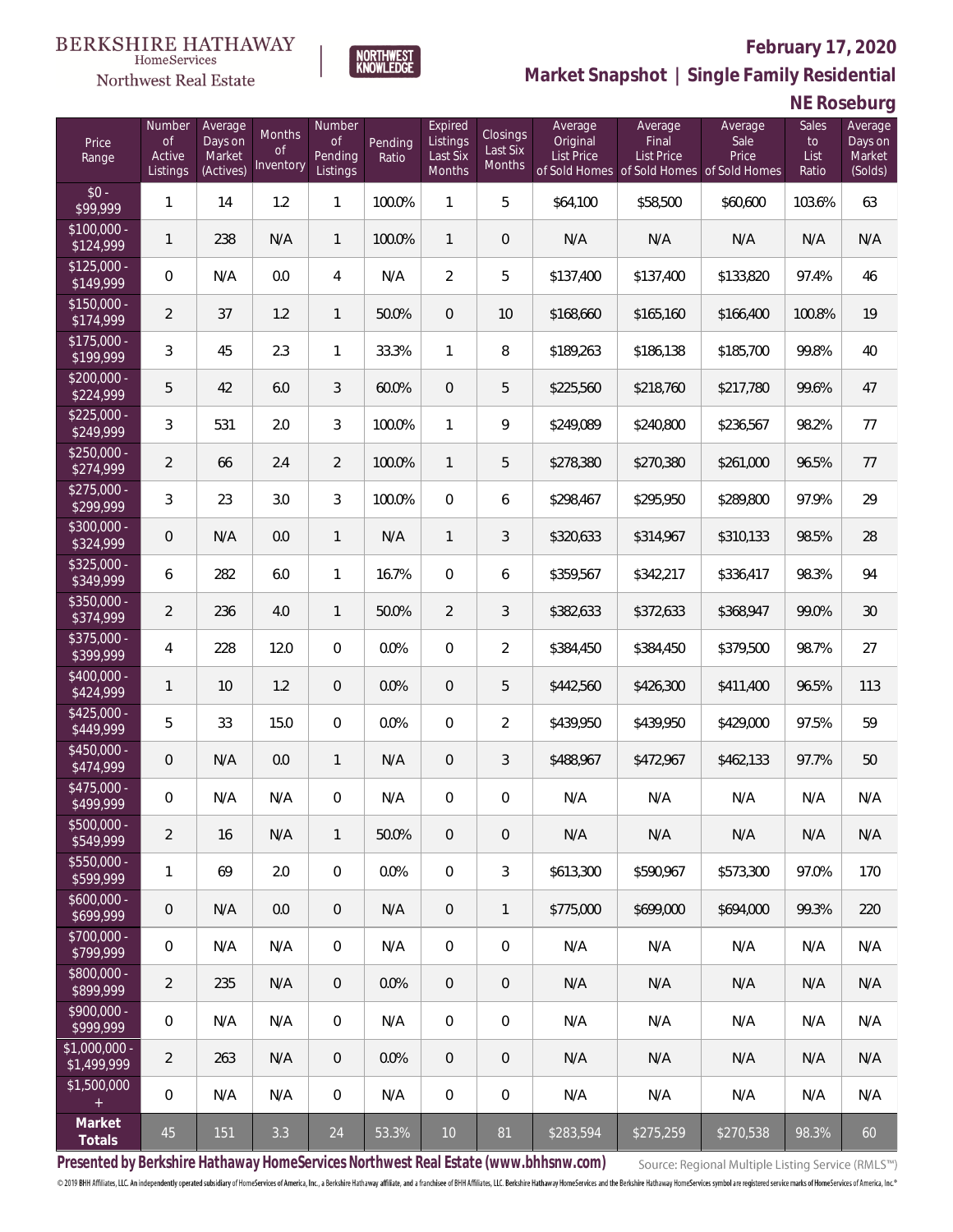**NORTHWEST**<br>KNOWLEDGE



### **February 17, 2020**

**Market Snapshot | Single Family Residential**

### **NW Roseburg**

| Price<br>Range                   | Number<br><b>of</b><br>Active<br>Listings | Average<br>Days on<br>Market<br>(Actives) | <b>Months</b><br>Οf<br>Inventory | Number<br><b>of</b><br>Pending<br>Listings | Pending<br>Ratio | Expired<br>Listings<br>Last Six<br>Months | Closings<br>Last Six<br>Months | Average<br>Original<br><b>List Price</b> | Average<br>Final<br><b>List Price</b><br>of Sold Homes of Sold Homes of Sold Homes | Average<br>Sale<br>Price | Sales<br>to<br>List<br>Ratio | Average<br>Days on<br>Market<br>(Solds) |
|----------------------------------|-------------------------------------------|-------------------------------------------|----------------------------------|--------------------------------------------|------------------|-------------------------------------------|--------------------------------|------------------------------------------|------------------------------------------------------------------------------------|--------------------------|------------------------------|-----------------------------------------|
| $$0 -$<br>\$99,999               | 0                                         | N/A                                       | 0.0                              | 1                                          | N/A              | $\overline{0}$                            | $\overline{2}$                 | \$62,450                                 | \$62,450                                                                           | \$70,750                 | 113.3%                       | 25                                      |
| $$100,000 -$<br>\$124,999        | 0                                         | N/A                                       | 0.0                              | $\mathbf{1}$                               | N/A              | $\overline{0}$                            | $\mathbf{1}$                   | \$120,000                                | \$120,000                                                                          | \$118,000                | 98.3%                        | $\mathbf 0$                             |
| $$125,000 -$<br>\$149,999        | 0                                         | N/A                                       | 0.0                              | $\overline{2}$                             | N/A              | $\mathbf{1}$                              | 1                              | \$135,000                                | \$135,000                                                                          | \$145,000                | 107.4%                       | 17                                      |
| $$150,000 -$<br>\$174,999        | 0                                         | N/A                                       | 0.0                              | $\overline{0}$                             | N/A              | $\mathbf{1}$                              | $\mathbf{1}$                   | \$169,900                                | \$164,900                                                                          | \$159,000                | 96.4%                        | 60                                      |
| $$175,000 -$<br>\$199,999        | 1                                         | 72                                        | 1.2                              | $\overline{2}$                             | 200.0%           | $\overline{0}$                            | 5                              | \$187,980                                | \$187,980                                                                          | \$183,100                | 97.4%                        | 10                                      |
| $$200,000 -$<br>\$224,999        | $\mathbf{1}$                              | 34                                        | 1.2                              | 1                                          | 100.0%           | $\overline{0}$                            | 5                              | \$224,740                                | \$214,920                                                                          | \$213,736                | 99.4%                        | 44                                      |
| $$225,000 -$<br>\$249,999        | $\overline{2}$                            | 65                                        | 1.7                              | 4                                          | 200.0%           | $\overline{0}$                            | $\overline{7}$                 | \$255,457                                | \$245,814                                                                          | \$239,771                | 97.5%                        | 69                                      |
| $$250,000 -$<br>\$274,999        | $\mathbf{1}$                              | 32                                        | 0.5                              | $\overline{0}$                             | 0.0%             | $\overline{0}$                            | 12                             | \$277,792                                | \$272,192                                                                          | \$263,650                | 96.9%                        | 42                                      |
| $$275,000 -$<br>\$299,999        | $\overline{2}$                            | 124                                       | 1.1                              | 1                                          | 50.0%            | $\overline{0}$                            | 11                             | \$304,701                                | \$293,810                                                                          | \$286,751                | 97.6%                        | 95                                      |
| $$300,000 -$<br>\$324,999        | $\mathbf{1}$                              | 42                                        | 1.0                              | 3                                          | 300.0%           | $\mathbf{1}$                              | 6                              | \$336,150                                | \$325,300                                                                          | \$312,250                | 96.0%                        | 107                                     |
| $$325,000 -$<br>\$349,999        | 5                                         | 86                                        | N/A                              | $\overline{2}$                             | 40.0%            | $\overline{2}$                            | $\boldsymbol{0}$               | N/A                                      | N/A                                                                                | N/A                      | N/A                          | N/A                                     |
| $$350,000 -$<br>\$374,999        | 4                                         | 442                                       | 4.0                              | 0                                          | 0.0%             | $\mathbf{1}$                              | 6                              | \$368,983                                | \$369,800                                                                          | \$358,817                | 97.0%                        | 43                                      |
| $$375,000 -$<br>\$399,999        | 3                                         | 136                                       | 3.6                              | 3                                          | 100.0%           | 3                                         | 5                              | \$404,720                                | \$393,740                                                                          | \$383,860                | 97.5%                        | 45                                      |
| \$400,000 -<br>\$424,999         | 0                                         | N/A                                       | 0.0                              | $\overline{2}$                             | N/A              | $\overline{0}$                            | $\overline{2}$                 | \$437,500                                | \$415,000                                                                          | \$402,500                | 97.0%                        | 36                                      |
| $$425,000 -$<br>\$449,999        | $\overline{a}$                            | 166                                       | 4.0                              | $\mathbf{1}$                               | 50.0%            | $\overline{0}$                            | 3                              | \$464,967                                | \$442,500                                                                          | \$433,667                | 98.0%                        | 46                                      |
| $$450,000 -$<br>\$474,999        | 0                                         | N/A                                       | 0.0                              | 0                                          | N/A              | $\mathbf{1}$                              | 3                              | \$519,333                                | \$463,333                                                                          | \$455,333                | 98.3%                        | 197                                     |
| \$475,000 -<br>\$499,999         | 3                                         | 432                                       | 3.0                              | 0                                          | 0.0%             | 0                                         | 6                              | \$516,367                                | \$492,233                                                                          | \$481,917                | 97.9%                        | 111                                     |
| $$500,000 -$<br>\$549,999        | 3                                         | 105                                       | 4.5                              | 0                                          | 0.0%             | 0                                         | 4                              | \$526,750                                | \$519,250                                                                          | \$519,250                | 100.0%                       | 31                                      |
| $$550,000 -$<br>\$599,999        | 5                                         | 73                                        | 10.0                             | $\mathbf{0}$                               | 0.0%             | $\overline{2}$                            | 3                              | \$606,600                                | \$596,300                                                                          | \$581,000                | 97.4%                        | 85                                      |
| $$600,000 -$<br>5699,999         | $\sqrt{3}$                                | 336                                       | 4.5                              | $\overline{0}$                             | 0.0%             | $\mathbf{1}$                              | 4                              | \$666,725                                | \$666,725                                                                          | \$641,725                | 96.3%                        | 37                                      |
| \$700,000 -<br>$\sqrt{$799,999}$ | $\overline{2}$                            | 153                                       | 6.0                              | $\overline{0}$                             | 0.0%             | $\mathbf{1}$                              | $\overline{2}$                 | \$759,500                                | \$759,500                                                                          | \$742,500                | 97.8%                        | 26                                      |
| \$800,000 -<br>\$899,999         | 1                                         | 1,266                                     | 6.0                              | $\overline{0}$                             | 0.0%             | $\overline{0}$                            | $\mathbf{1}$                   | \$925,000                                | \$895,000                                                                          | \$825,000                | 92.2%                        | 565                                     |
| \$900,000 -<br>$\sqrt{2999.999}$ | 0                                         | N/A                                       | N/A                              | $\mathbf 0$                                | N/A              | $\mathbf 0$                               | 0                              | N/A                                      | N/A                                                                                | N/A                      | N/A                          | N/A                                     |
| $$1,000,000 -$<br>\$1,499,999    | $\mathsf{O}\xspace$                       | N/A                                       | N/A                              | $\overline{0}$                             | N/A              | 3                                         | $\theta$                       | N/A                                      | N/A                                                                                | N/A                      | N/A                          | N/A                                     |
| \$1,500,000<br>$+$               | 1                                         | 234                                       | N/A                              | $\mathbf 0$                                | 0.0%             | $\mathbf{1}$                              | 0                              | N/A                                      | N/A                                                                                | N/A                      | N/A                          | N/A                                     |
| Market<br>Totals                 | $40\,$                                    | 207                                       | 2.7                              | 23                                         | 57.5%            | 18                                        | 90                             | \$370,056                                | \$359,614                                                                          | \$350,558                | 97.5%                        | 68                                      |

**Presented by Berkshire Hathaway HomeServices Northwest Real Estate (www.bhhsnw.com)**

Source: Regional Multiple Listing Service (RMLS™)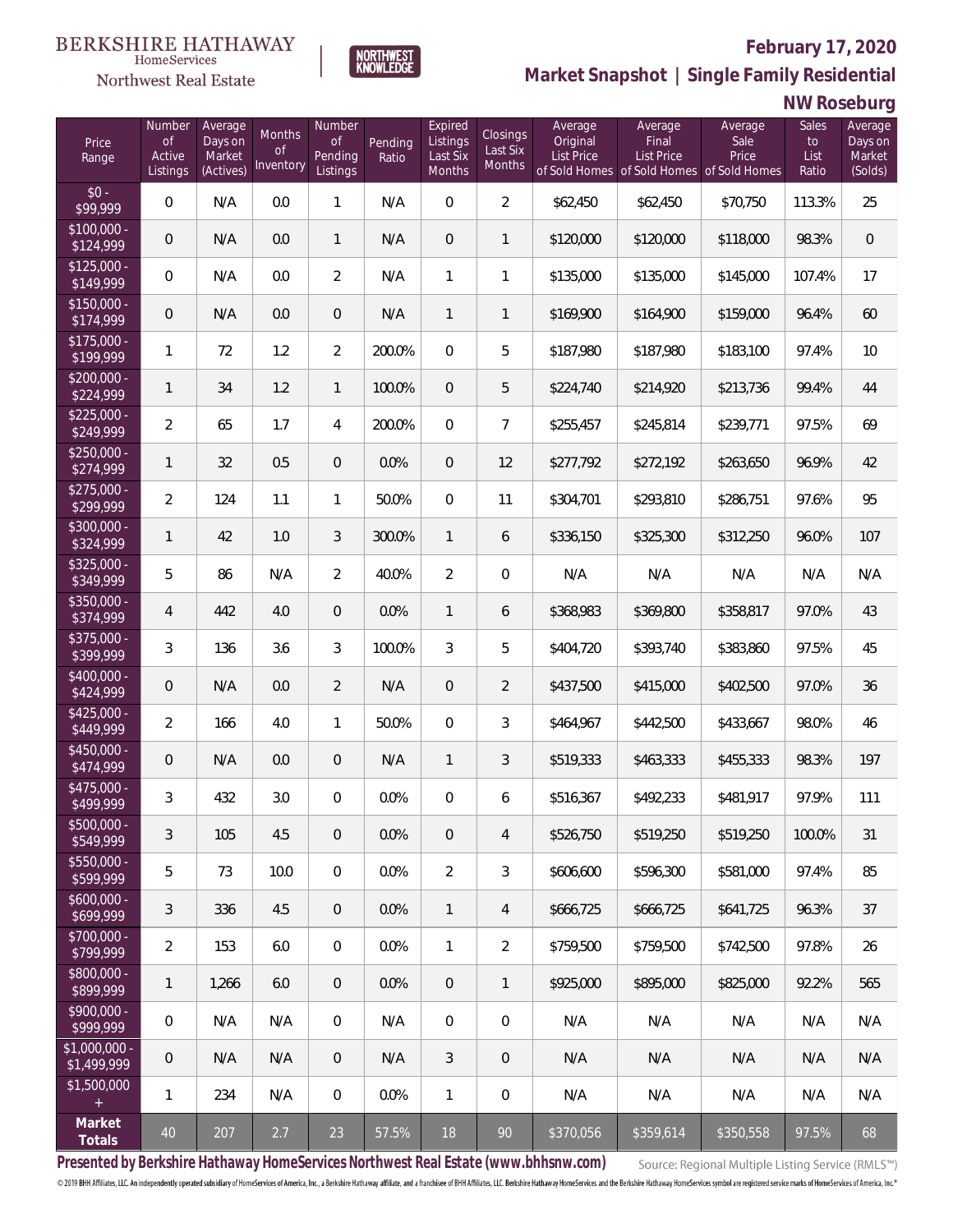



## **February 17, 2020**

**Market Snapshot | Single Family Residential**

**SE Roseburg**

| Price<br>Range               | Number<br>of<br>Active<br>Listings | Average<br>Days on<br>Market<br>(Actives) | Months<br>Οf<br>Inventory | Number<br>0f<br>Pending<br>Listings | Pending<br>Ratio | Expired<br>Listings<br>Last Six<br>Months | Closings<br>Last Six<br>Months | Average<br>Original<br><b>List Price</b> | Average<br>Final<br><b>List Price</b><br>of Sold Homes of Sold Homes of Sold Homes | Average<br>Sale<br>Price | Sales<br>to<br>List<br>Ratio | Average<br>Days on<br>Market<br>(Solds) |
|------------------------------|------------------------------------|-------------------------------------------|---------------------------|-------------------------------------|------------------|-------------------------------------------|--------------------------------|------------------------------------------|------------------------------------------------------------------------------------|--------------------------|------------------------------|-----------------------------------------|
| $$0 -$<br>\$99,999           | $\overline{0}$                     | N/A                                       | 0.0                       | $\overline{2}$                      | N/A              | $\overline{0}$                            | 3                              | \$111,633                                | \$99,467                                                                           | \$84,500                 | 85.0%                        | 219                                     |
| $$100,000 -$<br>\$124,999    | $\overline{0}$                     | N/A                                       | 0.0                       | $\mathbf{1}$                        | N/A              | $\overline{0}$                            | $\overline{2}$                 | \$107,500                                | \$107,500                                                                          | \$109,500                | 101.9%                       | 30                                      |
| $$125,000 -$<br>\$149,999    | $\overline{0}$                     | N/A                                       | 0.0                       | $\overline{0}$                      | N/A              | $\mathbf{1}$                              | $\overline{4}$                 | \$162,450                                | \$145,600                                                                          | \$142,475                | 97.9%                        | 74                                      |
| $$150,000 -$<br>\$174,999    | $\overline{2}$                     | 100                                       | 3.0                       | $\overline{2}$                      | 100.0%           | $\overline{0}$                            | $\overline{4}$                 | \$167,438                                | \$167,438                                                                          | \$163,563                | 97.7%                        | 14                                      |
| $$175,000 -$<br>\$199,999    | 3                                  | 44                                        | 3.6                       | 5                                   | 166.7%           | $\mathbf{1}$                              | 5                              | \$200,460                                | \$196,840                                                                          | \$193,265                | 98.2%                        | 45                                      |
| $$200,000 -$<br>\$224,999    | $\overline{2}$                     | 125                                       | 2.4                       | $\overline{2}$                      | 100.0%           | $\overline{0}$                            | 5                              | \$210,460                                | \$210,460                                                                          | \$209,500                | 99.5%                        | 20                                      |
| $$225,000 -$<br>\$249,999    | 3                                  | 190                                       | 1.8                       | $\mathbf{1}$                        | 33.3%            | $\overline{0}$                            | 10                             | \$247,120                                | \$240,690                                                                          | \$240,877                | 100.1%                       | 47                                      |
| $$250,000 -$<br>\$274,999    | 0                                  | N/A                                       | 0.0                       | 3                                   | N/A              | $\overline{0}$                            | 6                              | \$262,800                                | \$262,133                                                                          | \$260,800                | 99.5%                        | 38                                      |
| $$275,000 -$<br>\$299,999    | 1                                  | 14                                        | 1.5                       | $\mathbf{1}$                        | 100.0%           | $\overline{2}$                            | $\overline{4}$                 | \$285,675                                | \$288,200                                                                          | \$285,450                | 99.0%                        | 31                                      |
| $$300,000 -$<br>\$324,999    | $\mathbf{1}$                       | 161                                       | 3.0                       | $\overline{0}$                      | 0.0%             | $\mathbf{1}$                              | $\overline{2}$                 | \$317,000                                | \$317,000                                                                          | \$310,000                | 97.8%                        | 78                                      |
| $$325,000 -$<br>\$349,999    | 3                                  | 235                                       | 9.0                       | $\overline{0}$                      | 0.0%             | $\mathbf{1}$                              | $\overline{2}$                 | \$339,500                                | \$337,000                                                                          | \$327,500                | 97.2%                        | 52                                      |
| $$350,000 -$<br>\$374,999    | $\overline{2}$                     | 209                                       | N/A                       | $\mathbf{1}$                        | 50.0%            | $\mathbf{1}$                              | 0                              | N/A                                      | N/A                                                                                | N/A                      | N/A                          | N/A                                     |
| $$375,000 -$<br>\$399,999    | 5                                  | 201                                       | 15.0                      | $\Omega$                            | 0.0%             | $\overline{2}$                            | $\overline{2}$                 | \$402,450                                | \$388,950                                                                          | \$388,950                | 100.0%                       | 44                                      |
| $$400,000 -$<br>\$424,999    | 0                                  | N/A                                       | N/A                       | $\overline{0}$                      | N/A              | $\mathbf{1}$                              | 0                              | N/A                                      | N/A                                                                                | N/A                      | N/A                          | N/A                                     |
| $$425,000 -$<br>\$449,999    | $\mathbf 0$                        | N/A                                       | N/A                       | $\overline{0}$                      | N/A              | $\overline{0}$                            | $\overline{0}$                 | N/A                                      | N/A                                                                                | N/A                      | N/A                          | N/A                                     |
| $$450,000 -$<br>\$474,999    | 0                                  | N/A                                       | N/A                       | $\overline{0}$                      | N/A              | $\overline{0}$                            | 0                              | N/A                                      | N/A                                                                                | N/A                      | N/A                          | N/A                                     |
| $$475,000 -$<br>\$499,999    | 0                                  | N/A                                       | N/A                       | $\overline{0}$                      | N/A              | 1                                         | 0                              | N/A                                      | N/A                                                                                | N/A                      | N/A                          | N/A                                     |
| $$500,000 -$<br>\$549,999    | $\mathbf 0$                        | N/A                                       | N/A                       | $\,0\,$                             | N/A              | $\mathbf 0$                               | $\mathbf 0$                    | N/A                                      | N/A                                                                                | N/A                      | N/A                          | N/A                                     |
| $$550,000 -$<br>\$599,999    | $\mathbf 0$                        | N/A                                       | N/A                       | $\mathbf 0$                         | N/A              | $\mathbf 0$                               | 0                              | N/A                                      | N/A                                                                                | N/A                      | N/A                          | N/A                                     |
| $$600,000 -$<br>\$699,999    | $\mathbf 0$                        | N/A                                       | N/A                       | $\overline{0}$                      | N/A              | $\mathbf 0$                               | 0                              | N/A                                      | N/A                                                                                | N/A                      | N/A                          | N/A                                     |
| $$700,000 -$<br>\$799,999    | $\mathbb O$                        | N/A                                       | N/A                       | $\overline{0}$                      | N/A              | $\mathbf{1}$                              | 0                              | N/A                                      | N/A                                                                                | N/A                      | N/A                          | N/A                                     |
| \$800,000 -<br>\$899,999     | $\theta$                           | N/A                                       | N/A                       | $\overline{0}$                      | N/A              | $\mathbf 0$                               | 0                              | N/A                                      | N/A                                                                                | N/A                      | N/A                          | N/A                                     |
| $$900,000 -$<br>\$999,999    | 0                                  | N/A                                       | N/A                       | $\overline{0}$                      | N/A              | $\mathbf 0$                               | 0                              | N/A                                      | N/A                                                                                | N/A                      | N/A                          | N/A                                     |
| \$1,000,000 -<br>\$1,499,999 | $\theta$                           | N/A                                       | N/A                       | $\overline{0}$                      | N/A              | $\overline{0}$                            | 0                              | N/A                                      | N/A                                                                                | N/A                      | N/A                          | N/A                                     |
| \$1,500,000<br>$\pm$         | $\mathbf 0$                        | N/A                                       | N/A                       | $\mathbf 0$                         | N/A              | $\mathbf 0$                               | 0                              | N/A                                      | N/A                                                                                | N/A                      | N/A                          | N/A                                     |
| Market<br>Totals             | $22\,$                             | 157                                       | 2.7                       | 18                                  | 81.8%            | 12                                        | 49                             | \$229,238                                | \$224,907                                                                          | \$222,015                | 98.7%                        | 52                                      |

**Presented by Berkshire Hathaway HomeServices Northwest Real Estate (www.bhhsnw.com)**

Source: Regional Multiple Listing Service (RMLS™)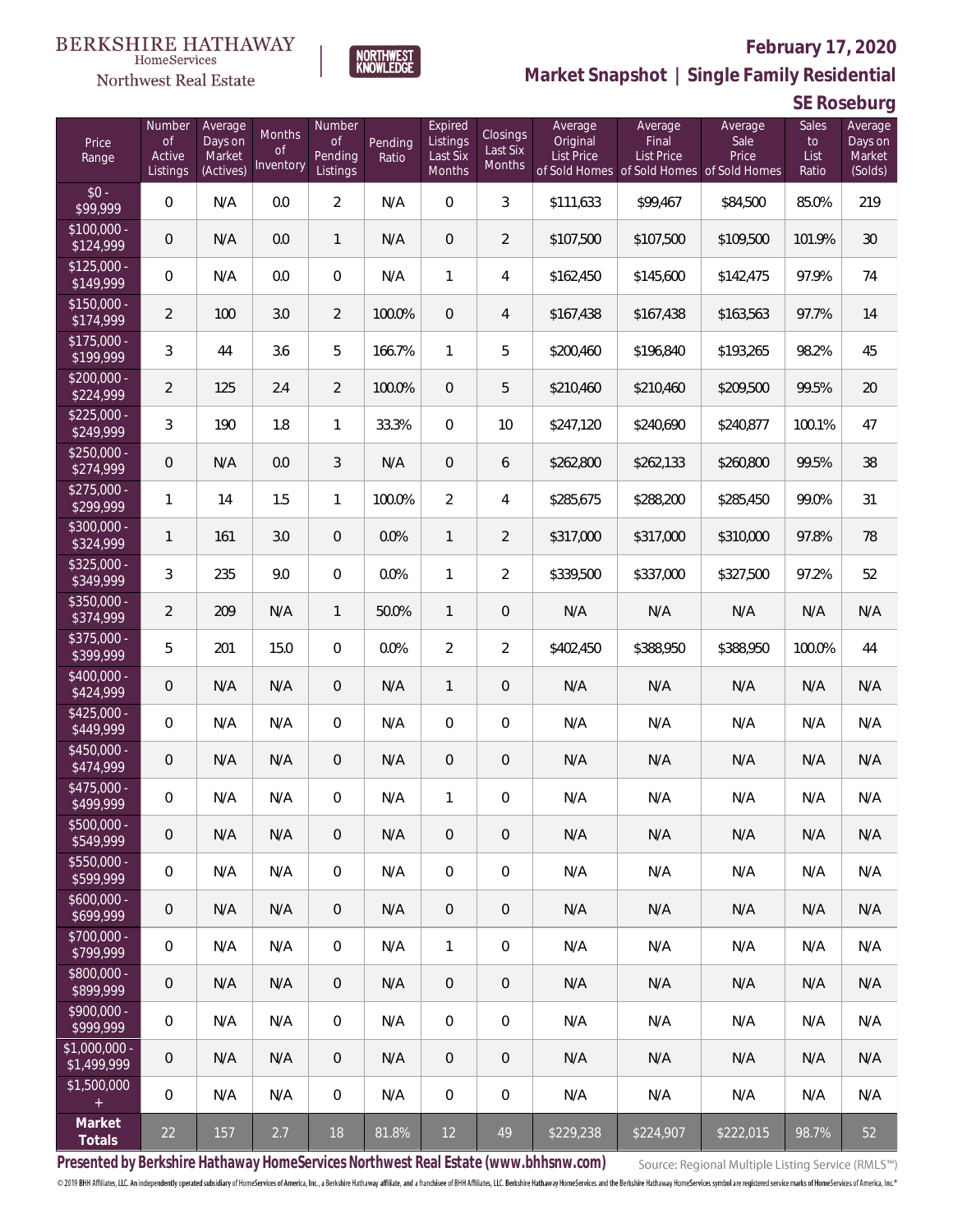

### **February 17, 2020**



**Market Snapshot | Single Family Residential**

**SW Roseburg**

| Price<br>Range               | Number<br><b>of</b><br>Active<br>Listings | Average<br>Days on<br>Market<br>(Actives) | Months<br><b>of</b><br>Inventory | Number<br><b>of</b><br>Pending<br>Listings | Pending<br>Ratio | Expired<br>Listings<br>Last Six<br>Months | <b>Closings</b><br>Last Six<br>Months | Average<br>Original<br><b>List Price</b> | Average<br>Final<br>List Price<br>of Sold Homes of Sold Homes of Sold Homes | Average<br>Sale<br>Price | Sales<br>to<br>List<br>Ratio | Average<br>Days on<br>Market<br>(Solds) |
|------------------------------|-------------------------------------------|-------------------------------------------|----------------------------------|--------------------------------------------|------------------|-------------------------------------------|---------------------------------------|------------------------------------------|-----------------------------------------------------------------------------|--------------------------|------------------------------|-----------------------------------------|
| $$0 -$<br>\$99,999           | $\overline{0}$                            | N/A                                       | 0.0                              | $\overline{0}$                             | N/A              | $\overline{0}$                            | $\overline{4}$                        | \$102,475                                | \$102,475                                                                   | \$90,750                 | 88.6%                        | 18                                      |
| $$100,000 -$<br>\$124,999    | 0                                         | N/A                                       | 0.0                              | $\mathbf{1}$                               | N/A              | $\overline{0}$                            | 3                                     | \$108,333                                | \$108,333                                                                   | \$118,033                | 109.0%                       | 75                                      |
| $$125,000 -$<br>\$149,999    | $\overline{0}$                            | N/A                                       | 0.0                              | $\overline{0}$                             | N/A              | $\overline{0}$                            | $\overline{2}$                        | \$139,750                                | \$139,750                                                                   | \$137,750                | 98.6%                        | $\overline{4}$                          |
| $$150,000 -$<br>\$174,999    | $\overline{0}$                            | N/A                                       | 0.0                              | $\overline{0}$                             | N/A              | $\overline{0}$                            | 5                                     | \$192,764                                | \$178,580                                                                   | \$162,300                | 90.9%                        | 122                                     |
| $$175,000 -$<br>\$199,999    | $\overline{2}$                            | 124                                       | 1.7                              | 3                                          | 150.0%           | $\overline{0}$                            | $\overline{7}$                        | \$185,386                                | \$185,386                                                                   | \$184,700                | 99.6%                        | 6                                       |
| $$200,000 -$<br>\$224,999    | 0                                         | N/A                                       | 0.0                              | 4                                          | N/A              | $\overline{0}$                            | 8                                     | \$219,850                                | \$217,850                                                                   | \$215,300                | 98.8%                        | 15                                      |
| $$225,000 -$<br>\$249,999    | 4                                         | 96                                        | 2.7                              | $\mathbf{1}$                               | 25.0%            | $\mathbf 0$                               | 9                                     | \$242,500                                | \$238,333                                                                   | \$233,656                | 98.0%                        | 40                                      |
| $$250,000 -$<br>\$274,999    | $\overline{0}$                            | N/A                                       | 0.0                              | $\mathbf{1}$                               | N/A              | $\mathbf{1}$                              | 10                                    | \$278,530                                | \$267,570                                                                   | \$259,840                | 97.1%                        | 55                                      |
| $$275,000 -$<br>\$299,999    | 1                                         | 6                                         | 0.7                              | $\mathbf{1}$                               | 100.0%           | $\overline{2}$                            | 9                                     | \$294,122                                | \$291,456                                                                   | \$290,383                | 99.6%                        | 26                                      |
| $$300,000 -$<br>\$324,999    | 1                                         | 33                                        | 1.5                              | $\overline{0}$                             | 0.0%             | $\overline{0}$                            | $\overline{4}$                        | \$308,200                                | \$308,200                                                                   | \$309,250                | 100.3%                       | 11                                      |
| $$325,000 -$<br>\$349,999    | 1                                         | 11                                        | 2.0                              | $\overline{2}$                             | 200.0%           | $\overline{2}$                            | 3                                     | \$359,000                                | \$352,333                                                                   | \$343,778                | 97.6%                        | 45                                      |
| $$350,000 -$<br>\$374,999    | 3                                         | 74                                        | 9.0                              | $\overline{0}$                             | 0.0%             | $\overline{0}$                            | $\overline{2}$                        | \$387,450                                | \$387,450                                                                   | \$367,500                | 94.9%                        | 368                                     |
| $$375,000 -$<br>\$399,999    | $\overline{2}$                            | 317                                       | 1.7                              | $\mathbf{1}$                               | 50.0%            | $\mathbf 0$                               | $\overline{7}$                        | \$407,614                                | \$401,886                                                                   | \$391,986                | 97.5%                        | 23                                      |
| $$400,000 -$<br>\$424,999    | $\overline{2}$                            | 233                                       | 3.0                              | $\overline{0}$                             | 0.0%             | $\mathbf{1}$                              | $\overline{4}$                        | \$426,050                                | \$422,300                                                                   | \$407,600                | 96.5%                        | 39                                      |
| $$425,000 -$<br>\$449,999    | $\overline{2}$                            | 209                                       | 3.0                              | $\Omega$                                   | 0.0%             | $\mathbf{1}$                              | $\overline{4}$                        | \$455,500                                | \$444,750                                                                   | \$435,250                | 97.9%                        | 53                                      |
| $$450,000 -$<br>\$474,999    | $\mathbf{1}$                              | 11                                        | 3.0                              | $\overline{0}$                             | 0.0%             | $\mathbf{1}$                              | $\overline{2}$                        | \$477,450                                | \$477,450                                                                   | \$462,750                | 96.9%                        | 21                                      |
| $$475,000 -$<br>\$499,999    | $\mathbf 0$                               | N/A                                       | 0.0                              | $\mathbf{1}$                               | N/A              | $\mathbf 0$                               | $\overline{a}$                        | \$489,500                                | \$489,500                                                                   | \$487,000                | 99.5%                        | 13                                      |
| \$500,000 -<br>\$549,999     | $\mathbf 0$                               | N/A                                       | 0.0                              | $\overline{2}$                             | N/A              | $\overline{0}$                            | $\overline{4}$                        | \$557,375                                | \$549,625                                                                   | \$530,225                | 96.5%                        | 87                                      |
| $$550,000 -$<br>\$599,999    | 1                                         | 231                                       | 6.0                              | $\mathbf 0$                                | 0.0%             | $\overline{0}$                            | 1                                     | \$585,000                                | \$565,000                                                                   | \$551,000                | 97.5%                        | 45                                      |
| $$600,000 -$<br>\$699,999    | 1                                         | 42                                        | N/A                              | $\overline{0}$                             | 0.0%             | $\overline{0}$                            | 0                                     | N/A                                      | N/A                                                                         | N/A                      | N/A                          | N/A                                     |
| $$700,000 -$<br>\$799,999    | $\overline{2}$                            | 208                                       | 3.0                              | $\overline{0}$                             | 0.0%             | $\mathbf 0$                               | $\overline{4}$                        | \$828,500                                | \$762,250                                                                   | \$751,875                | 98.6%                        | 341                                     |
| $$800,000 -$<br>\$899,999    | $\boldsymbol{0}$                          | N/A                                       | 0.0                              | $\overline{0}$                             | N/A              | $\mathbf{1}$                              | 1                                     | \$790,000                                | \$790,000                                                                   | \$800,000                | 101.3%                       | $\mathbf{1}$                            |
| $$900,000 -$<br>\$999,999    | $\,0\,$                                   | N/A                                       | N/A                              | $\overline{0}$                             | N/A              | $\mathbf{1}$                              | 0                                     | N/A                                      | N/A                                                                         | N/A                      | N/A                          | N/A                                     |
| \$1,000,000 -<br>\$1,499,999 | 1                                         | 258                                       | N/A                              | $\overline{0}$                             | 0.0%             | $\overline{0}$                            | 0                                     | N/A                                      | N/A                                                                         | N/A                      | N/A                          | N/A                                     |
| \$1,500,000<br>$+$           | 1                                         | 591                                       | N/A                              | $\overline{0}$                             | 0.0%             | $\overline{0}$                            | 0                                     | N/A                                      | N/A                                                                         | N/A                      | N/A                          | N/A                                     |
| Market<br>Totals             | 25                                        | 159                                       | 1.6                              | 17                                         | 68.0%            | $10$                                      | 95                                    | \$325,960                                | \$318,675                                                                   | \$311,912                | 97.9%                        | 58                                      |

**Presented by Berkshire Hathaway HomeServices Northwest Real Estate (www.bhhsnw.com)**

Source: Regional Multiple Listing Service (RMLS™)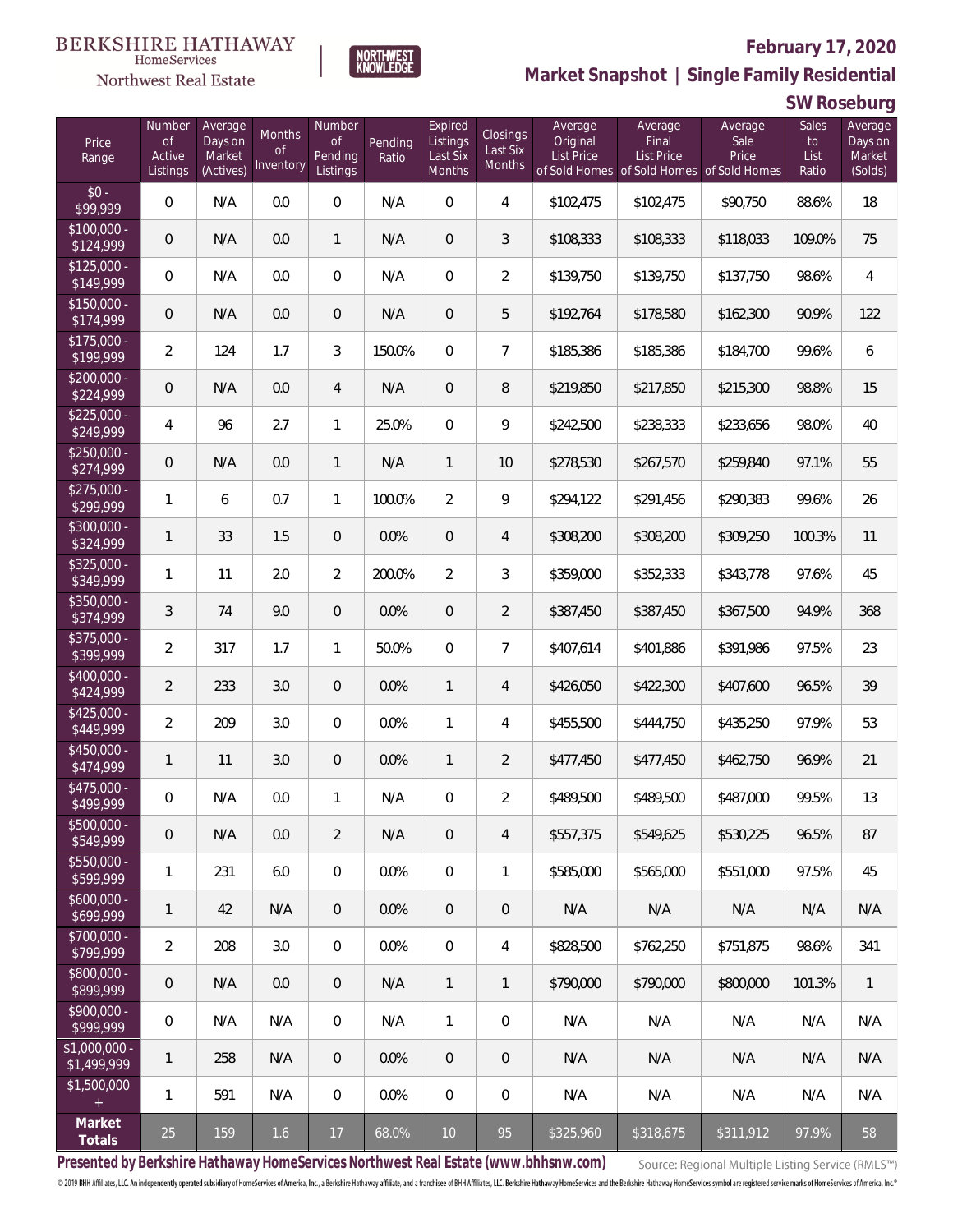



# **February 17, 2020**

**Market Snapshot | Single Family Residential**

**Glide**

| Price<br>Range               | Number<br><b>of</b><br>Active<br>Listings | Average<br>Days on<br>Market<br>(Actives) | Months<br><b>of</b><br>Inventory | Number<br>of<br>Pending<br>Listings | Pending<br>Ratio | Expired<br>Listings<br>Last Six<br>Months | Closings<br>Last Six<br>Months | Average<br>Original<br><b>List Price</b> | Average<br>Final<br><b>List Price</b><br>of Sold Homes of Sold Homes of Sold Homes | Average<br>Sale<br>Price | <b>Sales</b><br>to<br>List<br>Ratio | Average<br>Days on<br>Market<br>(Solds) |
|------------------------------|-------------------------------------------|-------------------------------------------|----------------------------------|-------------------------------------|------------------|-------------------------------------------|--------------------------------|------------------------------------------|------------------------------------------------------------------------------------|--------------------------|-------------------------------------|-----------------------------------------|
| $$0 -$<br>\$99,999           | 0                                         | N/A                                       | 0.0                              | $\boldsymbol{0}$                    | N/A              | $\mathbf 0$                               | $\overline{2}$                 | \$92,145                                 | \$92,145                                                                           | \$73,050                 | 79.3%                               | 41                                      |
| $$100,000 -$<br>\$124,999    | 0                                         | N/A                                       | 0.0                              | $\overline{0}$                      | N/A              | $\mathbf{1}$                              | $\mathbf{1}$                   | \$195,000                                | \$169,000                                                                          | \$116,000                | 68.6%                               | 342                                     |
| $$125,000 -$<br>\$149,999    | 0                                         | N/A                                       | 0.0                              | 1                                   | N/A              | $\mathbf 0$                               | $\mathbf{1}$                   | \$137,000                                | \$137,000                                                                          | \$137,000                | 100.0%                              | 26                                      |
| $$150,000 -$<br>\$174,999    | 0                                         | N/A                                       | 0.0                              | $\overline{0}$                      | N/A              | $\mathbf 0$                               | $\mathbf{1}$                   | \$225,000                                | \$164,900                                                                          | \$158,000                | 95.8%                               | 844                                     |
| $$175,000 -$<br>\$199,999    | $\mathbf{1}$                              | 278                                       | 6.0                              | 3                                   | 300.0%           | $\overline{2}$                            | $\mathbf{1}$                   | \$193,400                                | \$193,400                                                                          | \$193,400                | 100.0%                              | $\mathbf 0$                             |
| $$200,000 -$<br>\$224,999    | $\mathbf{1}$                              | 33                                        | 6.0                              | $\boldsymbol{0}$                    | 0.0%             | $\mathbf{1}$                              | $\mathbf{1}$                   | \$217,500                                | \$217,500                                                                          | \$215,000                | 98.9%                               | 225                                     |
| $$225,000 -$<br>\$249,999    | 0                                         | N/A                                       | 0.0                              | $\mathbf{1}$                        | N/A              | $\mathbf 0$                               | 3                              | \$244,333                                | \$239,300                                                                          | \$238,967                | 99.9%                               | 37                                      |
| $$250,000 -$<br>\$274,999    | $\mathbf{1}$                              | 265                                       | 3.0                              | $\overline{2}$                      | 200.0%           | $\mathbf 0$                               | $\overline{2}$                 | \$264,500                                | \$264,500                                                                          | \$253,000                | 95.7%                               | 31                                      |
| $$275,000 -$<br>\$299,999    | $\overline{2}$                            | 274                                       | 2.0                              | $\overline{0}$                      | 0.0%             | $\overline{2}$                            | 6                              | \$285,983                                | \$284,483                                                                          | \$284,650                | 100.1%                              | 11                                      |
| \$300,000 -<br>\$324,999     | 0                                         | N/A                                       | 0.0                              | $\boldsymbol{0}$                    | N/A              | $\mathbf 0$                               | $\mathbf{1}$                   | \$339,000                                | \$339,000                                                                          | \$300,500                | 88.6%                               | 21                                      |
| $$325,000 -$<br>\$349,999    | $\overline{2}$                            | 394                                       | N/A                              | $\mathbf{1}$                        | 50.0%            | 3                                         | $\mathbf 0$                    | N/A                                      | N/A                                                                                | N/A                      | N/A                                 | N/A                                     |
| $$350,000 -$<br>\$374,999    | $\mathbf 0$                               | N/A                                       | 0.0                              | $\boldsymbol{0}$                    | N/A              | $\boldsymbol{0}$                          | 3                              | \$376,633                                | \$369,000                                                                          | \$364,667                | 98.8%                               | 42                                      |
| \$375,000 -<br>\$399,999     | $\overline{4}$                            | 105                                       | N/A                              | $\mathbf{1}$                        | 25.0%            | $\overline{0}$                            | $\boldsymbol{0}$               | N/A                                      | N/A                                                                                | N/A                      | N/A                                 | N/A                                     |
| $$400,000 -$<br>\$424,999    | 0                                         | N/A                                       | N/A                              | $\mathbf{1}$                        | N/A              | $\boldsymbol{0}$                          | 0                              | N/A                                      | N/A                                                                                | N/A                      | N/A                                 | N/A                                     |
| $$425,000 -$<br>\$449,999    | 0                                         | N/A                                       | N/A                              | $\boldsymbol{0}$                    | N/A              | $\overline{2}$                            | $\boldsymbol{0}$               | N/A                                      | N/A                                                                                | N/A                      | N/A                                 | N/A                                     |
| $$450,000 -$<br>\$474,999    | $\overline{2}$                            | 130                                       | N/A                              | $\boldsymbol{0}$                    | 0.0%             | $\overline{2}$                            | 0                              | N/A                                      | N/A                                                                                | N/A                      | N/A                                 | N/A                                     |
| \$475,000 -<br>\$499,999     | 0                                         | N/A                                       | N/A                              | 0                                   | N/A              | 0                                         | 0                              | N/A                                      | N/A                                                                                | N/A                      | N/A                                 | N/A                                     |
| $$500,000 -$<br>\$549,999    | $\overline{a}$                            | 34                                        | 12.0                             | $\mathbf 0$                         | 0.0%             | $\mathbf{1}$                              | $\mathbf{1}$                   | \$545,000                                | \$545,000                                                                          | \$500,000                | 91.7%                               | 42                                      |
| $$550,000 -$<br>\$599,999    | $\overline{2}$                            | 8                                         | N/A                              | $\mathbf{1}$                        | 50.0%            | $\mathbf{1}$                              | $\mathbf 0$                    | N/A                                      | N/A                                                                                | N/A                      | N/A                                 | N/A                                     |
| $$600,000 -$<br>\$699,999    | 3                                         | 278                                       | 18.0                             | $\mathbf 0$                         | 0.0%             | $\mathbf 0$                               | $\mathbf{1}$                   | \$699,000                                | \$699,000                                                                          | \$699,000                | 100.0%                              | $\, 8$                                  |
| \$700,000 -<br>\$799,999     | 1                                         | 252                                       | N/A                              | $\mathbf{1}$                        | 100.0%           | $\overline{0}$                            | $\mathbf 0$                    | N/A                                      | N/A                                                                                | N/A                      | N/A                                 | N/A                                     |
| \$800,000 -<br>\$899,999     | 0                                         | N/A                                       | N/A                              | $\overline{0}$                      | N/A              | $\overline{0}$                            | $\mathbf{0}$                   | N/A                                      | N/A                                                                                | N/A                      | N/A                                 | N/A                                     |
| $$900,000 -$<br>\$999,999    | 0                                         | N/A                                       | 0.0                              | $\mathbf{0}$                        | N/A              | $\mathbf{0}$                              | $\mathbf{1}$                   | \$974,900                                | \$974,900                                                                          | \$960,000                | 98.5%                               | 14                                      |
| \$1,000,000 -<br>\$1,499,999 | 1                                         | 3                                         | N/A                              | $\mathbf 0$                         | 0.0%             | $\mathbf{1}$                              | $\,0\,$                        | N/A                                      | N/A                                                                                | N/A                      | N/A                                 | N/A                                     |
| \$1,500,000<br>$\pm$         | 3                                         | 142                                       | N/A                              | $\,0\,$                             | 0.0%             | $\overline{2}$                            | $\,0\,$                        | N/A                                      | N/A                                                                                | N/A                      | N/A                                 | N/A                                     |
| Market<br>Totals             | 25                                        | 168                                       | 6.0                              | 12                                  | 48.0%            | 18                                        | 25                             | \$312,716                                | \$307,392                                                                          | \$297,992                | 96.9%                               | 79                                      |

**Presented by Berkshire Hathaway HomeServices Northwest Real Estate (www.bhhsnw.com)**

Source: Regional Multiple Listing Service (RMLS™)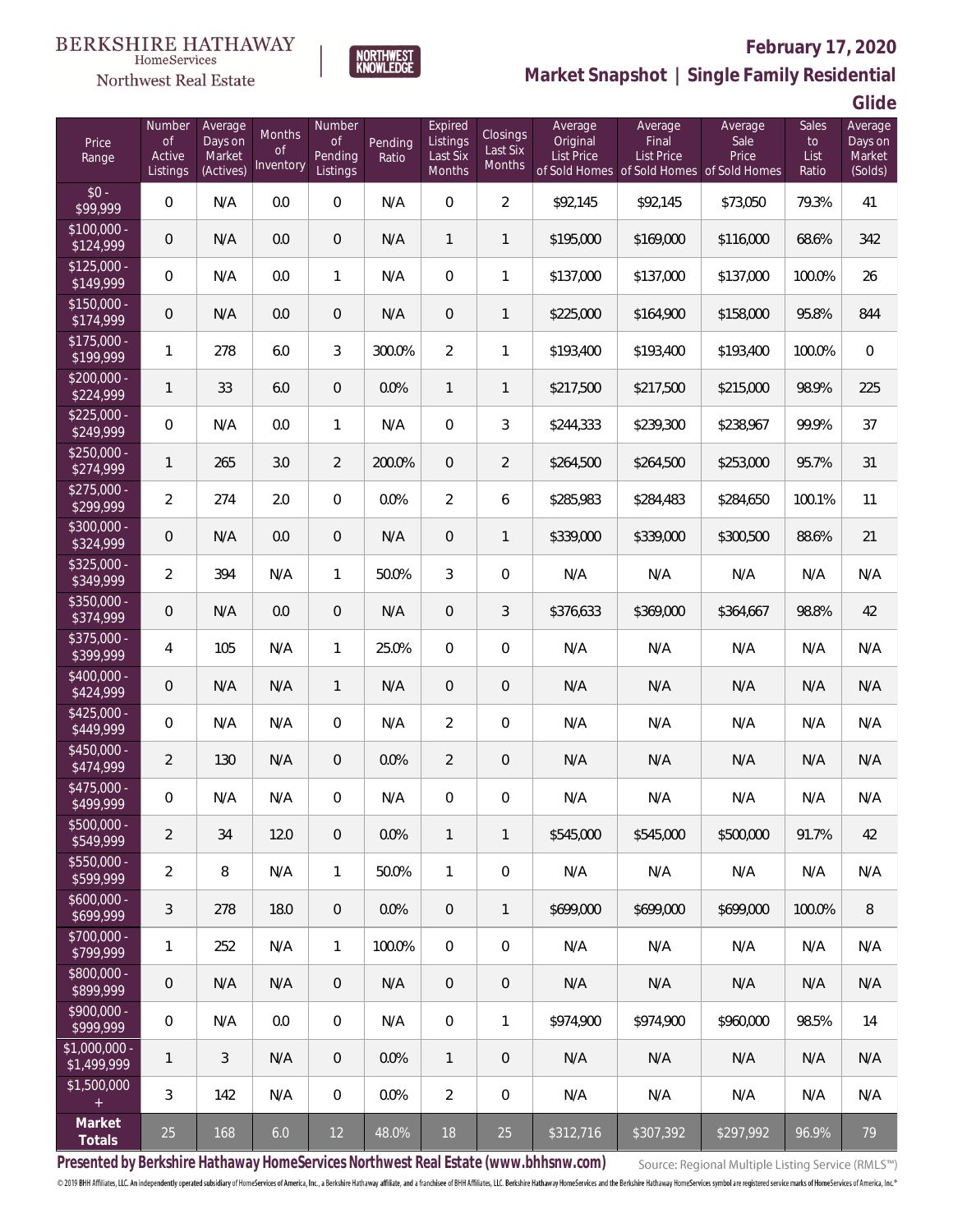### **February 17, 2020**



**NORTHWEST**<br>KNOWLEDGE

#### Northwest Real Estate

**Market Snapshot | Single Family Residential**

**Sutherlin**

| Price<br>Range                | Number<br>$\mathsf{of}$<br>Active<br>Listings | Average<br>Days on<br>Market<br>(Actives) | Months<br><b>of</b><br>Inventory | Number<br><b>of</b><br>Pending<br>Listings | Pending<br>Ratio | Expired<br>Listings<br>Last Six<br><b>Months</b> | Closings<br>Last Six<br>Months | Average<br>Original<br><b>List Price</b> | Average<br>Final<br><b>List Price</b> | Average<br>Sale<br>Price<br>of Sold Homes of Sold Homes of Sold Homes | Sales<br>to<br>List<br>Ratio | Average<br>Days on<br>Market<br>(Solds) |
|-------------------------------|-----------------------------------------------|-------------------------------------------|----------------------------------|--------------------------------------------|------------------|--------------------------------------------------|--------------------------------|------------------------------------------|---------------------------------------|-----------------------------------------------------------------------|------------------------------|-----------------------------------------|
| $$0 -$<br>\$99,999            | 1                                             | 279                                       | N/A                              | $\overline{a}$                             | 200.0%           | $\overline{0}$                                   | $\boldsymbol{0}$               | N/A                                      | N/A                                   | N/A                                                                   | N/A                          | N/A                                     |
| $$100,000 -$<br>\$124,999     | $\mathbf 0$                                   | N/A                                       | 0.0                              | $\mathbf{1}$                               | N/A              | $\mathbf 0$                                      | $\mathbf{1}$                   | \$120,000                                | \$120,000                             | \$120,000                                                             | 100.0%                       | $\overline{2}$                          |
| $$125,000 -$<br>\$149,999     | $\sqrt{3}$                                    | 52                                        | 18.0                             | $\overline{2}$                             | 66.7%            | $\overline{0}$                                   | $\mathbf{1}$                   | \$140,000                                | \$140,000                             | \$140,000                                                             | 100.0%                       | $\mathbf 0$                             |
| $$150,000 -$<br>\$174,999     | $\overline{2}$                                | 92                                        | 3.0                              | 3                                          | 150.0%           | $\overline{0}$                                   | 4                              | \$178,200                                | \$164,450                             | \$164,375                                                             | 100.0%                       | 38                                      |
| $$175,000 -$<br>\$199,999     | $\overline{2}$                                | 117                                       | 0.8                              | $\overline{2}$                             | 100.0%           | 3                                                | 15                             | \$189,973                                | \$189,507                             | \$189,583                                                             | 100.0%                       | 18                                      |
| $$200,000 -$<br>\$224,999     | 4                                             | 112                                       | 2.7                              | 3                                          | 75.0%            | $\mathbf{1}$                                     | 9                              | \$225,178                                | \$219,078                             | \$214,156                                                             | 97.8%                        | 54                                      |
| $$225,000 -$<br>\$249,999     | 6                                             | 67                                        | 3.0                              | 5                                          | 83.3%            | 1                                                | 12                             | \$242,233                                | \$240,075                             | \$238,117                                                             | 99.2%                        | 18                                      |
| $$250,000 -$<br>\$274,999     | 4                                             | 34                                        | 1.6                              | 5                                          | 125.0%           | 5                                                | 15                             | \$271,890                                | \$263,763                             | \$262,513                                                             | 99.5%                        | 108                                     |
| $$275,000 -$<br>\$299,999     | 7                                             | 190                                       | 3.8                              | 3                                          | 42.9%            | 4                                                | 11                             | \$291,236                                | \$289,909                             | \$287,927                                                             | 99.3%                        | 28                                      |
| \$300,000 -<br>\$324,999      | 1                                             | 10                                        | 0.9                              | 0                                          | 0.0%             | $\mathbf 0$                                      | $\overline{7}$                 | \$336,814                                | \$316,314                             | \$308,186                                                             | 97.4%                        | 119                                     |
| $$325,000 -$<br>\$349,999     | $\sqrt{3}$                                    | 91                                        | 3.0                              | $\overline{2}$                             | 66.7%            | $\mathbf{1}$                                     | 6                              | \$351,000                                | \$347,667                             | \$334,667                                                             | 96.3%                        | 97                                      |
| $$350,000 -$<br>\$374,999     | $\overline{4}$                                | 51                                        | 8.0                              | $\overline{2}$                             | 50.0%            | $\mathbf{1}$                                     | 3                              | \$376,300                                | \$372,967                             | \$358,333                                                             | 96.1%                        | 63                                      |
| $$375,000 -$<br>\$399,999     | 8                                             | 156                                       | 16.0                             | $\mathbf{1}$                               | 12.5%            | $\overline{7}$                                   | 3                              | \$397,667                                | \$389,333                             | \$382,000                                                             | 98.1%                        | 164                                     |
| $$400,000 -$<br>\$424,999     | $\mathbf{1}$                                  | 84                                        | 2.0                              | 0                                          | 0.0%             | $\mathbf{1}$                                     | 3                              | \$434,933                                | \$421,333                             | \$413,333                                                             | 98.1%                        | 61                                      |
| $$425,000 -$<br>\$449,999     | $\overline{2}$                                | 315                                       | N/A                              | $\overline{2}$                             | 100.0%           | 1                                                | $\mathbf 0$                    | N/A                                      | N/A                                   | N/A                                                                   | N/A                          | N/A                                     |
| $$450,000 -$<br>\$474,999     | $\mathbf{1}$                                  | 112                                       | 3.0                              | 0                                          | 0.0%             | $\mathbf 0$                                      | $\overline{2}$                 | \$487,450                                | \$477,450                             | \$463,950                                                             | 97.2%                        | 56                                      |
| \$475,000 -<br>\$499,999      | 1                                             | 20                                        | 1.5                              | 1                                          | 100.0%           | 1                                                | 4                              | \$508,850                                | \$498,850                             | \$493,600                                                             | 98.9%                        | 72                                      |
| $$500,000 -$<br>\$549,999     | $\mathbf 0$                                   | N/A                                       | 0.0                              | 0                                          | N/A              | $\overline{0}$                                   | 2                              | \$544,500                                | \$544,500                             | \$531,330                                                             | 97.6%                        | 72                                      |
| $$550,000 -$<br>\$599,999     | 0                                             | N/A                                       | 0.0                              | $\mathbf{1}$                               | N/A              | $\mathbf{1}$                                     | 1                              | \$695,000                                | \$575,000                             | \$555,000                                                             | 96.5%                        | 118                                     |
| $$600,000 -$<br>\$699,999     | $\mathbf{1}$                                  | $\overline{4}$                            | 2.0                              | $\mathbf{1}$                               | 100.0%           | $\overline{0}$                                   | 3                              | \$654,633                                | \$637.967                             | \$676,333                                                             | 106.0%                       | 116                                     |
| $$700,000 -$<br>\$799,999     | 3                                             | 153                                       | N/A                              | $\boldsymbol{0}$                           | 0.0%             | $\mathbf{1}$                                     | 0                              | N/A                                      | N/A                                   | N/A                                                                   | N/A                          | N/A                                     |
| $$800,000 -$<br>\$899,999     | $\overline{2}$                                | 345                                       | N/A                              | $\overline{0}$                             | 0.0%             | $\overline{0}$                                   | $\overline{0}$                 | N/A                                      | N/A                                   | N/A                                                                   | N/A                          | N/A                                     |
| $$900,000 -$<br>\$999,999     | 1                                             | 124                                       | N/A                              | 0                                          | 0.0%             | $\mathbf{1}$                                     | 0                              | N/A                                      | N/A                                   | N/A                                                                   | N/A                          | N/A                                     |
| $$1,000,000$ -<br>\$1,499,999 | $\mathbf{1}$                                  | 76                                        | 3.0                              | $\overline{0}$                             | 0.0%             | $\overline{0}$                                   | 2                              | \$1,039,500                              | \$1,039,500                           | \$1,039,500                                                           | 100.0%                       | $\overline{1}$                          |
| \$1,500,000                   | 5                                             | 152                                       | 30.0                             | 0                                          | 0.0%             | $\overline{0}$                                   | $\mathbf{1}$                   | \$2,600,000                              | \$2,600,000                           | \$1,900,000                                                           | 73.1%                        | 120                                     |
| Market<br>Totals              | 63                                            | 125                                       | 3.6                              | 36                                         | 57.1%            | 29                                               | 105                            | \$338,718                                | \$331,588                             | \$321,954                                                             | 97.1%                        | 62                                      |

**Presented by Berkshire Hathaway HomeServices Northwest Real Estate (www.bhhsnw.com)**

Source: Regional Multiple Listing Service (RMLS™)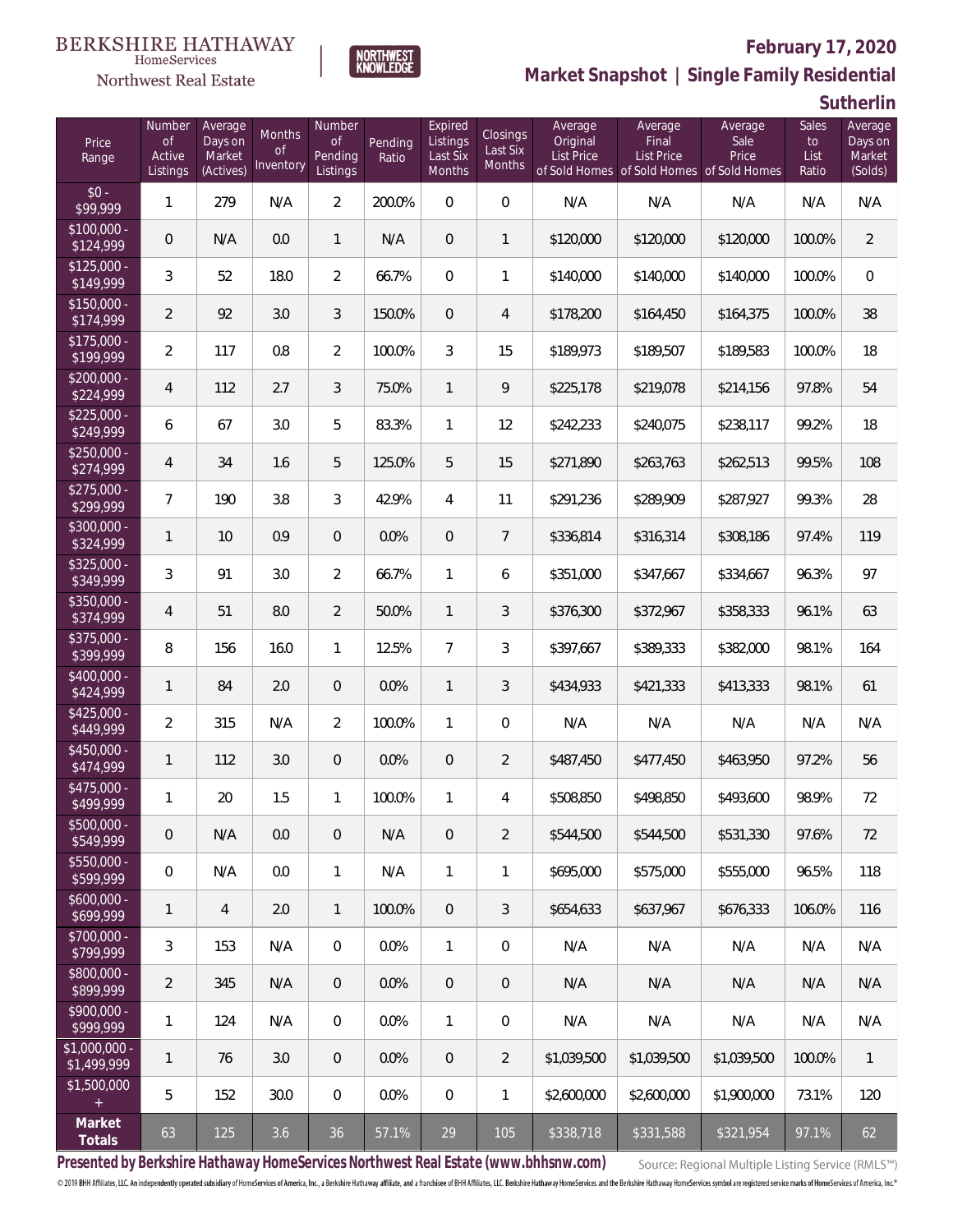

### **February 17, 2020**



**Market Snapshot | Single Family Residential**

**Winston**

| Price<br>Range                    | Number<br>of<br>Active<br>Listings | Average<br>Days on<br>Market<br>(Actives) | <b>Months</b><br>Οf<br>Inventory | Number<br><b>of</b><br>Pending<br>Listings | Pending<br>Ratio | Expired<br>Listings<br>Last Six<br>Months | Closings<br>Last Six<br>Months | Average<br>Original<br><b>List Price</b> | Average<br>Final<br>List Price<br>of Sold Homes of Sold Homes of Sold Homes | Average<br>Sale<br>Price | Sales<br>to<br>List<br>Ratio | Average<br>Days on<br>Market<br>(Solds) |
|-----------------------------------|------------------------------------|-------------------------------------------|----------------------------------|--------------------------------------------|------------------|-------------------------------------------|--------------------------------|------------------------------------------|-----------------------------------------------------------------------------|--------------------------|------------------------------|-----------------------------------------|
| $$0 -$<br>\$99,999                | $\overline{0}$                     | N/A                                       | 0.0                              | $\mathbf{1}$                               | N/A              | $\mathbf{1}$                              | 5                              | \$78,740                                 | \$71,900                                                                    | \$70,259                 | 97.7%                        | 28                                      |
| $$100,000 -$<br>\$124,999         | 1                                  | 12                                        | 6.0                              | $\mathbf{1}$                               | 100.0%           | $\mathbf{1}$                              | $\mathbf{1}$                   | \$121,900                                | \$121,900                                                                   | \$121,500                | 99.7%                        | 46                                      |
| $$125,000 -$<br>$\sqrt{$149,999}$ | 1                                  | 91                                        | 1.2                              | $\overline{2}$                             | 200.0%           | $\mathbf{1}$                              | 5                              | \$138,140                                | \$138,140                                                                   | \$134,400                | 97.3%                        | 15                                      |
| $$150,000 -$<br>\$174,999         | 0                                  | N/A                                       | 0.0                              | $\overline{2}$                             | N/A              | $\overline{2}$                            | $7\overline{ }$                | \$166,114                                | \$165,400                                                                   | \$163,407                | 98.8%                        | 47                                      |
| $$175,000 -$<br>\$199,999         | 4                                  | 113                                       | 3.4                              | $\overline{2}$                             | 50.0%            | $\mathbf{1}$                              | $\overline{7}$                 | \$192,257                                | \$185,200                                                                   | \$188,079                | 101.6%                       | 52                                      |
| $$200,000 -$<br>\$224,999         | $\overline{2}$                     | 58                                        | 1.5                              | $\overline{2}$                             | 100.0%           | $\mathbf{1}$                              | 8                              | \$224,238                                | \$219,550                                                                   | \$214,000                | 97.5%                        | 36                                      |
| $$225,000 -$<br>\$249,999         | 4                                  | 180                                       | 1.7                              | 6                                          | 150.0%           | $\overline{0}$                            | 14                             | \$248,814                                | \$245,171                                                                   | \$242,646                | 99.0%                        | 35                                      |
| $$250,000 -$<br>\$274,999         | $\overline{7}$                     | 38                                        | 3.8                              | $\overline{7}$                             | 100.0%           | $\overline{2}$                            | 11                             | \$266,482                                | \$260,436                                                                   | \$257,636                | 98.9%                        | 81                                      |
| $$275,000 -$<br>\$299,999         | $\overline{a}$                     | 92                                        | 4.0                              | $\overline{0}$                             | 0.0%             | 3                                         | 3                              | \$334,283                                | \$305,950                                                                   | \$286,650                | 93.7%                        | 215                                     |
| \$300,000 -<br>\$324,999          | 1                                  | 38                                        | 1.5                              | $\mathbf{1}$                               | 100.0%           | $\overline{0}$                            | $\overline{4}$                 | \$321,200                                | \$312,500                                                                   | \$310,000                | 99.2%                        | 64                                      |
| $$325,000 -$<br>\$349,999         | 5                                  | 190                                       | 6.0                              | $\mathbf{1}$                               | 20.0%            | $\mathbf{1}$                              | 5                              | \$364,580                                | \$354,580                                                                   | \$341,530                | 96.3%                        | 54                                      |
| $$350,000 -$<br>\$374,999         | 6                                  | 58                                        | 36.0                             | $\mathbf{1}$                               | 16.7%            | $\mathbf{1}$                              | $\overline{1}$                 | \$359,000                                | \$359,000                                                                   | \$350,000                | 97.5%                        | 11                                      |
| $$375,000 -$<br>\$399,999         | 4                                  | 209                                       | 12.0                             | $\overline{0}$                             | 0.0%             | $\overline{0}$                            | $\overline{2}$                 | \$399,450                                | \$389,450                                                                   | \$377,500                | 96.9%                        | 151                                     |
| $$400,000 -$<br>\$424,999         | 0                                  | N/A                                       | N/A                              | $\mathbf{1}$                               | N/A              | $\overline{0}$                            | $\mathbf 0$                    | N/A                                      | N/A                                                                         | N/A                      | N/A                          | N/A                                     |
| $$425,000 -$<br>\$449,999         | $\overline{2}$                     | 39                                        | 12.0                             | $\overline{2}$                             | 100.0%           | $\overline{0}$                            | $\mathbf{1}$                   | \$515,000                                | \$434,995                                                                   | \$430,000                | 98.9%                        | 208                                     |
| $$450,000 -$<br>\$474,999         | 1                                  | 200                                       | N/A                              | $\overline{0}$                             | 0.0%             | $\overline{0}$                            | $\mathbf 0$                    | N/A                                      | N/A                                                                         | N/A                      | N/A                          | N/A                                     |
| $$475,000 -$<br>\$499,999         | 0                                  | N/A                                       | N/A                              | 0                                          | N/A              | $\overline{0}$                            | 0                              | N/A                                      | N/A                                                                         | N/A                      | N/A                          | N/A                                     |
| $$500,000 -$<br>\$549,999         | 1                                  | 172                                       | N/A                              | $\mathbf{1}$                               | 100.0%           | $\overline{0}$                            | $\mathbf 0$                    | N/A                                      | N/A                                                                         | N/A                      | N/A                          | N/A                                     |
| $$550,000 -$<br>\$599,999         | $\mathbf 0$                        | N/A                                       | N/A                              | $\mathbf 0$                                | N/A              | $\boldsymbol{0}$                          | 0                              | N/A                                      | N/A                                                                         | N/A                      | N/A                          | N/A                                     |
| $$600,000 -$<br>\$699,999         | $\overline{2}$                     | 204                                       | 6.0                              | $\overline{1}$                             | 50.0%            | $\mathbf{1}$                              | $\overline{2}$                 | \$697,450                                | \$667,000                                                                   | \$645,000                | 96.7%                        | 112                                     |
| $$700,000 -$<br>\$799,999         | $\mathbf 0$                        | N/A                                       | N/A                              | $\mathbf 0$                                | N/A              | $\boldsymbol{0}$                          | 0                              | N/A                                      | N/A                                                                         | N/A                      | N/A                          | N/A                                     |
| $$800,000 -$<br>\$899,999         | $\overline{2}$                     | 181                                       | N/A                              | $\mathbf{1}$                               | 50.0%            | $\mathbf{1}$                              | $\mathbf 0$                    | N/A                                      | N/A                                                                         | N/A                      | N/A                          | N/A                                     |
| $$900,000 -$<br>\$999,999         | 1                                  | 195                                       | N/A                              | $\mathbf 0$                                | 0.0%             | $\boldsymbol{0}$                          | 0                              | N/A                                      | N/A                                                                         | N/A                      | N/A                          | N/A                                     |
| $$1,000,000$ -<br>\$1,499,999     | 1                                  | 801                                       | N/A                              | $\overline{0}$                             | 0.0%             | $\overline{0}$                            | 0                              | N/A                                      | N/A                                                                         | N/A                      | N/A                          | N/A                                     |
| \$1,500,000<br>$\pm$              | $\mathbf 0$                        | N/A                                       | N/A                              | $\mathbf 0$                                | N/A              | 3                                         | $\mathbf{0}$                   | N/A                                      | N/A                                                                         | N/A                      | N/A                          | N/A                                     |
| Market<br>Totals                  | 47                                 | 132                                       | 3.7                              | 32                                         | 68.1%            | 19                                        | 76                             | \$251,340                                | \$243,783                                                                   | \$239,222                | 98.1%                        | 60                                      |

**Presented by Berkshire Hathaway HomeServices Northwest Real Estate (www.bhhsnw.com)**

Source: Regional Multiple Listing Service (RMLS™)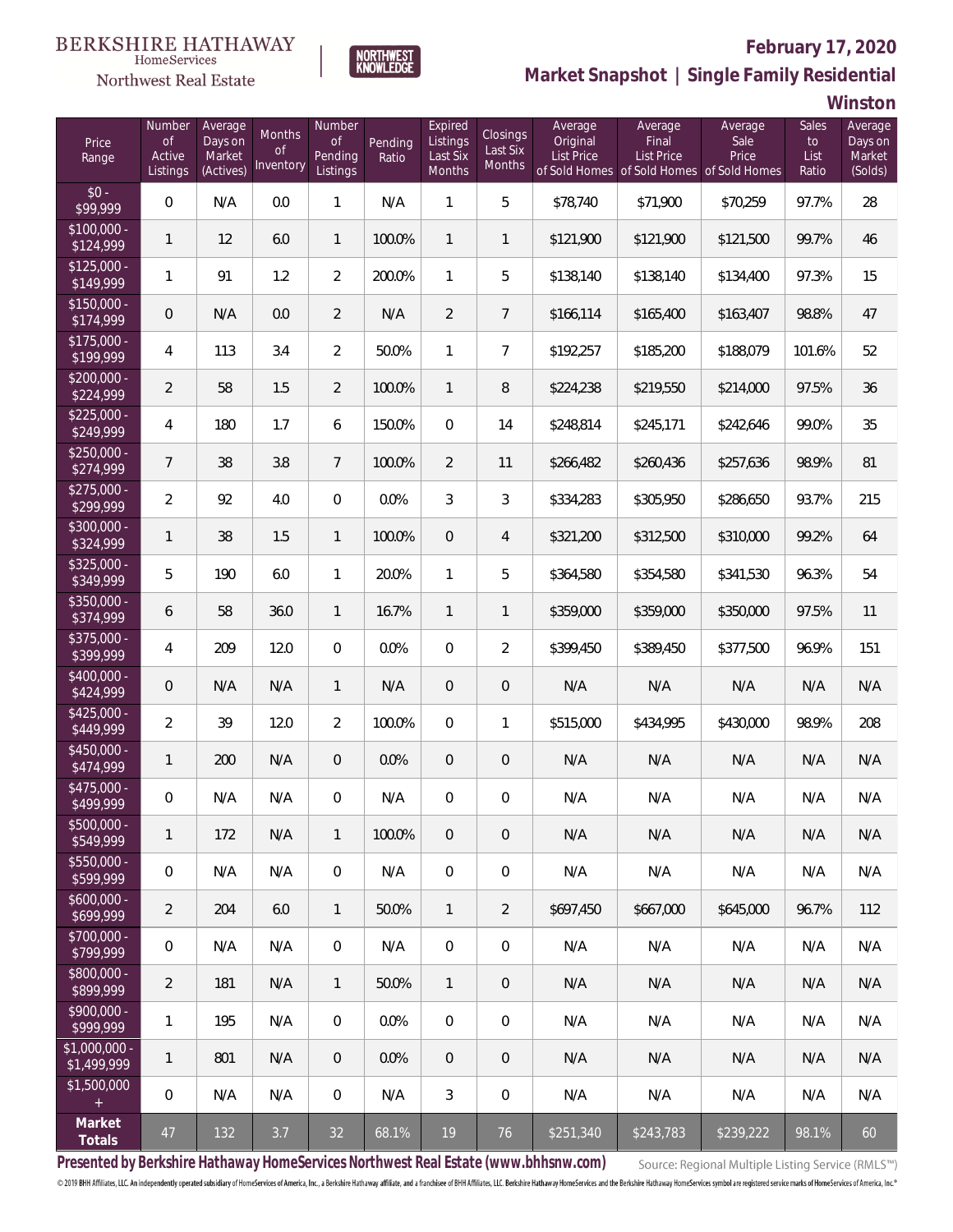

#### **February 17, 2020**

**Market Snapshot | Single Family Residential**

|  | Myrtle Creek |  |
|--|--------------|--|
|--|--------------|--|

| Price<br>Range               | Number<br><b>of</b><br>Active<br>Listings | Average<br>Days on<br>Market<br>(Actives) | <b>Months</b><br><b>of</b><br>Inventory | Number<br><b>of</b><br>Pending<br>Listings | Pending<br>Ratio | Expired<br>Listings<br>Last Six<br>Months | Closings<br>Last Six<br>Months | Average<br>Original<br><b>List Price</b> | Average<br>Final<br>List Price<br>of Sold Homes of Sold Homes of Sold Homes | Average<br>Sale<br>Price | Sales<br>to<br>List<br>Ratio | Average<br>Days on<br>Market<br>(Solds) |
|------------------------------|-------------------------------------------|-------------------------------------------|-----------------------------------------|--------------------------------------------|------------------|-------------------------------------------|--------------------------------|------------------------------------------|-----------------------------------------------------------------------------|--------------------------|------------------------------|-----------------------------------------|
| $$0 -$<br>\$99,999           | $\overline{4}$                            | 99                                        | 1.3                                     | 5                                          | 125.0%           | $\mathbf{1}$                              | 18                             | \$84,244                                 | \$72,606                                                                    | \$64,657                 | 89.1%                        | 70                                      |
| \$100,000 -<br>\$124,999     | $\mathbf{1}$                              | 140                                       | 0.9                                     | $\overline{2}$                             | 200.0%           | $\mathbf{1}$                              | $\overline{7}$                 | \$128,971                                | \$114,243                                                                   | \$109,286                | 95.7%                        | 70                                      |
| $$125,000 -$<br>\$149,999    | 3                                         | 139                                       | 1.6                                     | 6                                          | 200.0%           | $\overline{0}$                            | 11                             | \$138,936                                | \$140,527                                                                   | \$138,050                | 98.2%                        | 42                                      |
| $$150,000 -$<br>\$174,999    | $\overline{4}$                            | 105                                       | 1.8                                     | 5                                          | 125.0%           | $\overline{0}$                            | 13                             | \$169,961                                | \$166,591                                                                   | \$161,918                | 97.2%                        | 33                                      |
| $$175,000 -$<br>\$199,999    | 10                                        | 79                                        | 2.7                                     | $\overline{2}$                             | 20.0%            | $\mathbf{1}$                              | 22                             | \$200,543                                | \$193,334                                                                   | \$186,245                | 96.3%                        | 87                                      |
| $$200,000 -$<br>\$224,999    | $\overline{4}$                            | 55                                        | 2.0                                     | 3                                          | 75.0%            | $\mathbf{1}$                              | 12                             | \$223,903                                | \$211,195                                                                   | \$208,223                | 98.6%                        | 137                                     |
| $$225,000 -$<br>\$249,999    | $\overline{7}$                            | 179                                       | 3.0                                     | 5                                          | 71.4%            | 5                                         | 14                             | \$242,211                                | \$238,582                                                                   | \$235,121                | 98.5%                        | 75                                      |
| $$250,000 -$<br>\$274,999    | $\mathbf{1}$                              | 247                                       | 0.8                                     | $\mathbf{1}$                               | 100.0%           | $\overline{2}$                            | 8                              | \$279,838                                | \$265,413                                                                   | \$259,363                | 97.7%                        | 107                                     |
| $$275,000 -$<br>\$299,999    | 5                                         | 144                                       | 6.0                                     | 1                                          | 20.0%            | 3                                         | 5                              | \$314,460                                | \$297,420                                                                   | \$290,740                | 97.8%                        | 113                                     |
| $$300,000 -$<br>\$324,999    | 0                                         | N/A                                       | N/A                                     | $\mathbf{1}$                               | N/A              | $\mathbf{1}$                              | $\overline{0}$                 | N/A                                      | N/A                                                                         | N/A                      | N/A                          | N/A                                     |
| $$325,000 -$<br>\$349,999    | $\overline{2}$                            | 123                                       | 6.0                                     | 1                                          | 50.0%            | $\overline{2}$                            | $\overline{2}$                 | \$375,000                                | \$337,450                                                                   | \$328,000                | 97.2%                        | 170                                     |
| $$350,000 -$<br>\$374,999    | 5                                         | 204                                       | 7.5                                     | $\mathbf{1}$                               | 20.0%            | $\mathbf{0}$                              | $\overline{4}$                 | \$385,875                                | \$383,375                                                                   | \$363,000                | 94.7%                        | 37                                      |
| $$375,000 -$<br>399,999      | 4                                         | 157                                       | 12.0                                    | 0                                          | 0.0%             | $\overline{0}$                            | $\overline{2}$                 | \$419,450                                | \$399,700                                                                   | \$390,000                | 97.6%                        | 199                                     |
| $$400,000 -$<br>\$424,999    | $\mathbf{1}$                              | 147                                       | N/A                                     | $\overline{0}$                             | 0.0%             | $\mathbf{0}$                              | $\overline{0}$                 | N/A                                      | N/A                                                                         | N/A                      | N/A                          | N/A                                     |
| $$425,000 -$<br>\$449,999    | $\mathbf{1}$                              | 322                                       | N/A                                     | $\mathbf{1}$                               | 100.0%           | $\mathbf{0}$                              | $\overline{0}$                 | N/A                                      | N/A                                                                         | N/A                      | N/A                          | N/A                                     |
| $$450,000 -$<br>\$474,999    | 0                                         | N/A                                       | N/A                                     | 0                                          | N/A              | $\overline{2}$                            | $\theta$                       | N/A                                      | N/A                                                                         | N/A                      | N/A                          | N/A                                     |
| $$475,000 -$<br>\$499,999    | $\mathbf{1}$                              | 19                                        | N/A                                     | $\overline{2}$                             | 200.0%           | $\mathbf{1}$                              | $\mathbf 0$                    | N/A                                      | N/A                                                                         | N/A                      | N/A                          | N/A                                     |
| $$500,000 -$<br>\$549,999    | $\overline{2}$                            | 33                                        | 6.0                                     | 0                                          | 0.0%             | $\mathbf{1}$                              | 2                              | \$557,500                                | \$547,500                                                                   | \$500,000                | 91.3%                        | 152                                     |
| $$550,000 -$<br>\$599,999    | 4                                         | 129                                       | 12.0                                    | $\overline{0}$                             | 0.0%             | $\overline{2}$                            | $\overline{2}$                 | \$723,500                                | \$614,000                                                                   | \$570,000                | 92.8%                        | 121                                     |
| $$600,000 -$<br>\$699,999    | 1                                         | 181                                       | N/A                                     | $\overline{0}$                             | 0.0%             | $\overline{0}$                            | $\overline{0}$                 | N/A                                      | N/A                                                                         | N/A                      | N/A                          | N/A                                     |
| $$700,000 -$<br>\$799,999    | $\overline{2}$                            | 331                                       | N/A                                     | $\overline{0}$                             | 0.0%             | $\mathbf 0$                               | $\boldsymbol{0}$               | N/A                                      | N/A                                                                         | N/A                      | N/A                          | N/A                                     |
| \$800,000 -<br>\$899,999     | $\overline{2}$                            | 62                                        | N/A                                     | $\overline{0}$                             | 0.0%             | $\mathbf{0}$                              | $\overline{0}$                 | N/A                                      | N/A                                                                         | N/A                      | N/A                          | N/A                                     |
| \$900,000 -<br>\$999,999     | $\mathbf{1}$                              | 45                                        | N/A                                     | $\overline{0}$                             | 0.0%             | $\boldsymbol{0}$                          | $\boldsymbol{0}$               | N/A                                      | N/A                                                                         | N/A                      | N/A                          | N/A                                     |
| \$1,000,000 -<br>\$1,499,999 | $\mathfrak{Z}$                            | 162                                       | N/A                                     | $\overline{0}$                             | 0.0%             | $\mathfrak{Z}$                            | $\overline{0}$                 | N/A                                      | N/A                                                                         | N/A                      | N/A                          | N/A                                     |
| \$1,500,000<br>$+$           | 0                                         | N/A                                       | N/A                                     | $\mathbf{1}$                               | N/A              | $\mathbf{1}$                              | 0                              | N/A                                      | N/A                                                                         | N/A                      | N/A                          | N/A                                     |
| Market<br>Totals             | 68                                        | 133                                       | 3.3                                     | 37                                         | 54.4%            | 27                                        | 122                            | \$214,362                                | \$203,993                                                                   | \$196,694                | 96.4%                        | 83                                      |

**NORTHWEST**<br>KNOWLEDGE

**Presented by Berkshire Hathaway HomeServices Northwest Real Estate (www.bhhsnw.com)**

Source: Regional Multiple Listing Service (RMLS™)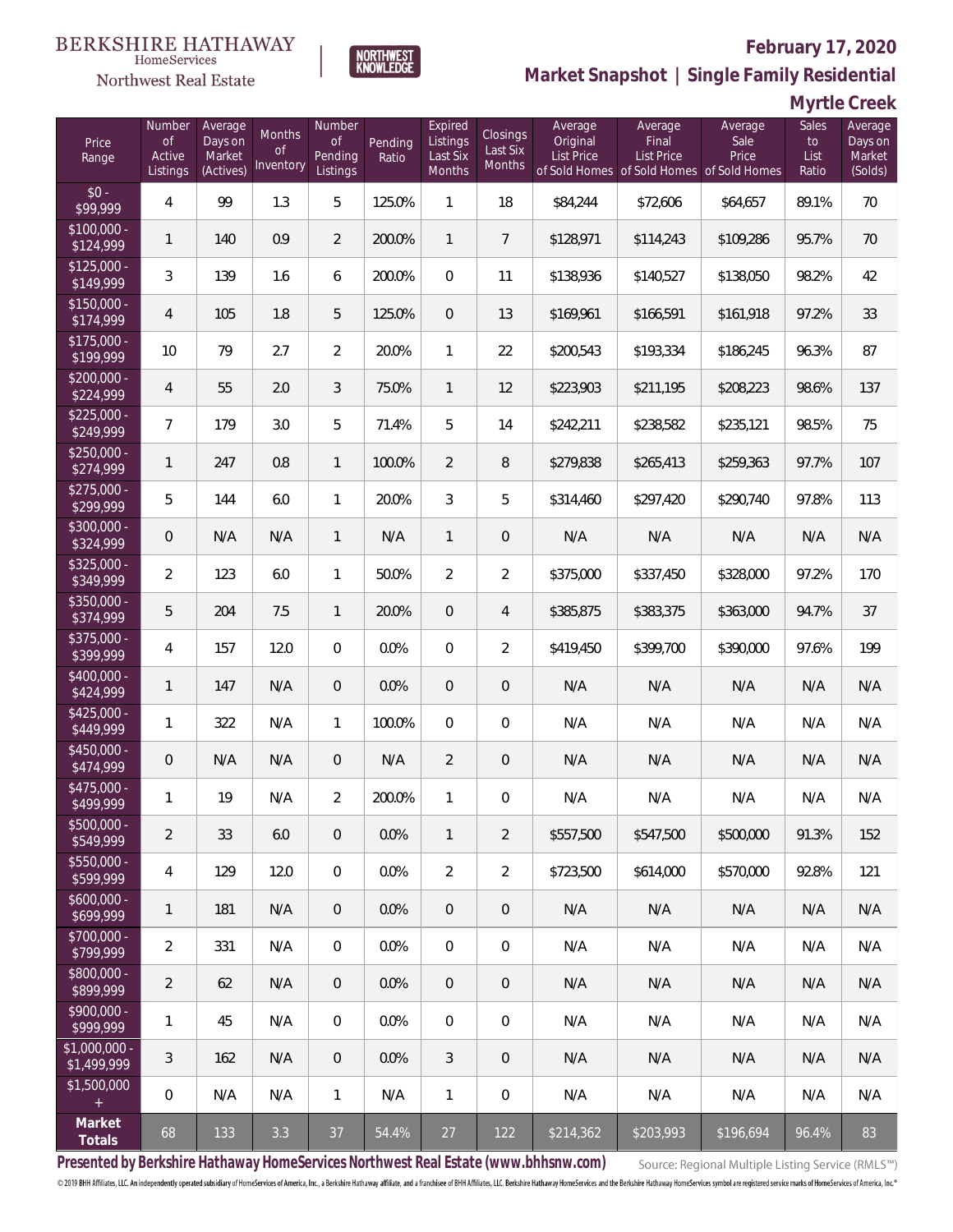

## **February 17, 2020**



| Price<br>Range                | Number<br>of<br>Active<br>Listings | Average<br>Days on<br>Market<br>(Actives) | Months<br>Οf<br>Inventory | Number<br>Οf<br>Pending<br>Listings | Pending<br>Ratio | Expired<br>Listings<br>Last Six<br>Months | Closings<br>Last Six<br>Months | Average<br>Original<br><b>List Price</b> | Average<br>Final<br>List Price<br>of Sold Homes of Sold Homes of Sold Homes | Average<br>Sale<br>Price | Sales<br>to<br>List<br>Ratio | Average<br>Days on<br>Market<br>(Solds) |
|-------------------------------|------------------------------------|-------------------------------------------|---------------------------|-------------------------------------|------------------|-------------------------------------------|--------------------------------|------------------------------------------|-----------------------------------------------------------------------------|--------------------------|------------------------------|-----------------------------------------|
| $$0 -$<br>\$99,999            | $\overline{0}$                     | N/A                                       | 0.0                       | $\overline{0}$                      | N/A              | $\overline{0}$                            | $\mathbf{1}$                   | \$77,605                                 | \$77,605                                                                    | \$72,500                 | 93.4%                        | 14                                      |
| $$100,000 -$<br>\$124,999     | $\overline{0}$                     | N/A                                       | 0.0                       | $\overline{0}$                      | N/A              | $\overline{0}$                            | 3                              | \$121,600                                | \$108,300                                                                   | \$108,000                | 99.7%                        | 67                                      |
| $$125,000 -$<br>\$149,999     | 1                                  | 97                                        | 1.5                       | $\mathbf{1}$                        | 100.0%           | $\overline{0}$                            | $\overline{4}$                 | \$153,225                                | \$143,225                                                                   | \$140,750                | 98.3%                        | 17                                      |
| $$150,000 -$<br>\$174,999     | 1                                  | 170                                       | 1.5                       | $\mathbf{1}$                        | 100.0%           | $\overline{0}$                            | $\overline{4}$                 | \$165,950                                | \$164,725                                                                   | \$164,925                | 100.1%                       | 41                                      |
| $$175,000 -$<br>\$199,999     | 1                                  | 87                                        | 0.6                       | $\overline{7}$                      | 700.0%           | $\overline{0}$                            | 10                             | \$195,620                                | \$191,220                                                                   | \$190,780                | 99.8%                        | 47                                      |
| $$200,000 -$<br>\$224,999     | $\overline{2}$                     | 70                                        | 1.0                       | $\overline{2}$                      | 100.0%           | $\mathfrak{Z}$                            | 12                             | \$217,250                                | \$212,083                                                                   | \$213,125                | 100.5%                       | 74                                      |
| $$225,000 -$<br>\$249,999     | 5                                  | 32                                        | 2.5                       | $\overline{2}$                      | 40.0%            | $\overline{0}$                            | 12                             | \$244,983                                | \$242,808                                                                   | \$239,758                | 98.7%                        | 35                                      |
| $$250,000 -$<br>\$274,999     | $\mathbf{1}$                       | $\overline{7}$                            | 1.5                       | $\mathbf{1}$                        | 100.0%           | $\mathbf{1}$                              | $\overline{4}$                 | \$267,200                                | \$267,325                                                                   | \$262,475                | 98.2%                        | 37                                      |
| $$275,000 -$<br>\$299,999     | $\overline{a}$                     | 172                                       | 4.0                       | $\mathbf{1}$                        | 50.0%            | $\mathbf{1}$                              | 3                              | \$289,800                                | \$289,800                                                                   | \$283,000                | 97.7%                        | 25                                      |
| $$300,000 -$<br>\$324,999     | $\mathbf{1}$                       | 249                                       | 6.0                       | $\mathbf{1}$                        | 100.0%           | $\overline{0}$                            | $\mathbf{1}$                   | \$319,500                                | \$319,500                                                                   | \$305,000                | 95.5%                        | 29                                      |
| $$325,000 -$<br>\$349,999     | 0                                  | N/A                                       | 0.0                       | $\mathbf{1}$                        | N/A              | $\overline{0}$                            | $\mathbf{1}$                   | \$525,000                                | \$375,000                                                                   | \$347,500                | 92.7%                        | 182                                     |
| \$350,000 -<br>\$374,999      | $\overline{0}$                     | N/A                                       | 0.0                       | $\mathbf{1}$                        | N/A              | $\overline{0}$                            | 1                              | \$350,000                                | \$369,000                                                                   | \$369,000                | 100.0%                       | 21                                      |
| $$375,000 -$<br>\$399,999     | 0                                  | N/A                                       | N/A                       | $\overline{0}$                      | N/A              | $\mathbf{1}$                              | $\overline{0}$                 | N/A                                      | N/A                                                                         | N/A                      | N/A                          | N/A                                     |
| $$400,000 -$<br>\$424,999     | $\overline{0}$                     | N/A                                       | N/A                       | $\overline{0}$                      | N/A              | $\overline{0}$                            | $\mathbf 0$                    | N/A                                      | N/A                                                                         | N/A                      | N/A                          | N/A                                     |
| $$425,000 -$<br>\$449,999     | $\overline{0}$                     | N/A                                       | N/A                       | $\overline{0}$                      | N/A              | $\mathbf{1}$                              | $\overline{0}$                 | N/A                                      | N/A                                                                         | N/A                      | N/A                          | N/A                                     |
| \$450,000 -<br>\$474,999      | $\overline{0}$                     | N/A                                       | N/A                       | $\mathbf{1}$                        | N/A              | $\overline{0}$                            | $\mathbf 0$                    | N/A                                      | N/A                                                                         | N/A                      | N/A                          | N/A                                     |
| \$475,000 -<br>\$499,999      | 0                                  | N/A                                       | N/A                       | $\overline{0}$                      | N/A              | $\overline{0}$                            | $\mathbf 0$                    | N/A                                      | N/A                                                                         | N/A                      | N/A                          | N/A                                     |
| $$500,000 -$<br>\$549,999     | 0                                  | N/A                                       | N/A                       | $\mathbf 0$                         | N/A              | $\mathbf 0$                               | $\mathbf 0$                    | N/A                                      | N/A                                                                         | N/A                      | N/A                          | N/A                                     |
| $$550,000 -$<br>\$599,999     | $\boldsymbol{0}$                   | N/A                                       | 0.0                       | $\mathbf 0$                         | N/A              | $\mathbf 0$                               | 1                              | \$599,900                                | \$599,900                                                                   | \$595,000                | 99.2%                        | 56                                      |
| $$600,000 -$<br>\$699,999     | 0                                  | N/A                                       | N/A                       | $\mathbf 0$                         | N/A              | $\overline{0}$                            | $\mathbf 0$                    | N/A                                      | N/A                                                                         | N/A                      | N/A                          | N/A                                     |
| \$700,000 -<br>\$799,999      | 1                                  | 294                                       | N/A                       | $\mathbf 0$                         | 0.0%             | $\mathbf 0$                               | $\mathbf 0$                    | N/A                                      | N/A                                                                         | N/A                      | N/A                          | N/A                                     |
| \$800,000 -<br>\$899,999      | 0                                  | N/A                                       | N/A                       | $\mathbf 0$                         | N/A              | $\overline{0}$                            | $\mathsf{O}\xspace$            | N/A                                      | N/A                                                                         | N/A                      | N/A                          | N/A                                     |
| \$900,000 -<br>\$999,999      | 0                                  | N/A                                       | N/A                       | $\mathbf 0$                         | N/A              | $\mathbf 0$                               | $\mathbf 0$                    | N/A                                      | N/A                                                                         | N/A                      | N/A                          | N/A                                     |
| $$1,000,000 -$<br>\$1,499,999 | 0                                  | N/A                                       | N/A                       | $\mathbf 0$                         | N/A              | $\boldsymbol{0}$                          | 0                              | N/A                                      | N/A                                                                         | N/A                      | N/A                          | N/A                                     |
| \$1,500,000<br>$+$ $\,$       | 0                                  | N/A                                       | N/A                       | $\mathbf 0$                         | N/A              | $\mathbf 0$                               | $\boldsymbol{0}$               | N/A                                      | N/A                                                                         | N/A                      | N/A                          | N/A                                     |
| Market<br>Totals              | $15\,$                             | 103                                       | 1.6                       | 19                                  | 126.7%           | $\overline{7}$                            | 57                             | \$227,276                                | \$221,181                                                                   | \$218,895                | 99.0%                        | 48                                      |

**NORTHWEST**<br>KNOWLEDGE

**Presented by Berkshire Hathaway HomeServices Northwest Real Estate (www.bhhsnw.com)**

Source: Regional Multiple Listing Service (RMLS™)